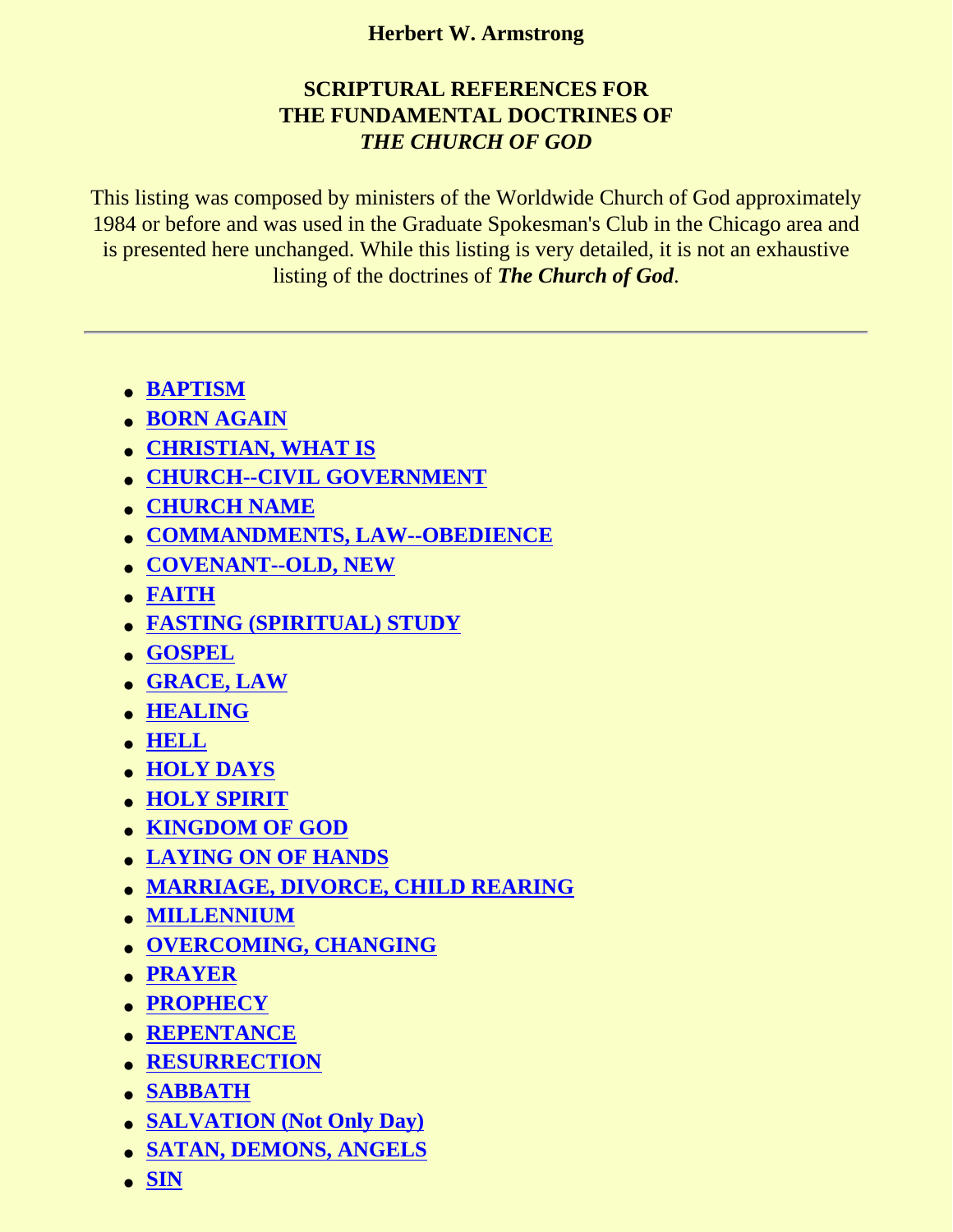- **[SOUL](#page-21-1)**
- **[TITHING](#page-22-0)**
- **[TRIALS](#page-23-0)**
- **[WORLDLINESS](#page-23-1)**

# *BAPTISM*

<span id="page-1-0"></span>**WHAT: Rom. 6:3-7; Gal. 2:20; Col. 2:12**

**WHEN-PREREQUISITES: Acts 2:38; Acts 2:39; Acts 2:41; Acts 8:36-38; Acts 10:4- 6; Acts 13:24; Acts 16:31-35; Acts 19:4; Acts 20:21; Acts 22:16; Mark 1; Luke 3:3**

**COUNTING COST: Luke 9:23-25; Luke 14; Luke 22:42; Acts 5:29; Acts 5:32; Rom. 12:1-2; I Cor. 6:19-20; Eph. 5:22**

**WHY--TO RECEIVE SPIRIT: Matt. 3:1; Acts 1:5; Acts 2:38; Acts 8:12-17; Acts 11:15; Acts 19:1-6; Rom 8:9; Rom. 14-17; Gal. 2:20; II Pet. 1:1-10**

**WHY--WASH AWAY SIN: Luke 3:3; Luke 24:47; Acts 3:19; Acts 5:31-32; Acts 22:16**

**WHY--PART OF SALVATION: Mark 16:15-16; Acts 10:43; Rom. 5:1-10; Rom. 6**

**COMMAND: Acts 2:38; Acts 3:19; Acts 10:48**

**HOW--WATER: Matt. 3:13-17; Luke 3:16; Acts 1:5; Acts 8:36-38; Acts 10:46-48; Acts 11:16; Acts 19:1-6**

**HOW--INTO CHRIST: Matt. 18:19-20; Matt. 28:19; Acts 10:48; Rom. 6:3**

**BY WHOM: Jn. 3:22; Jn 4:2; Acts 2; Acts 8:5-6; Acts 8:26-33; I Cor. 1:13-17**

# *BORN AGAIN*

<span id="page-1-1"></span>**WE AREN'T NOW: Rom. 7:14-25; Rom. 8:18-19; Heb. 1:2; I Jn 1:8-10; I Jn. 3:9; I Jn.2**

**WE ARE BEGOTTEN: I Cor. 4:15; Heb. 1:5**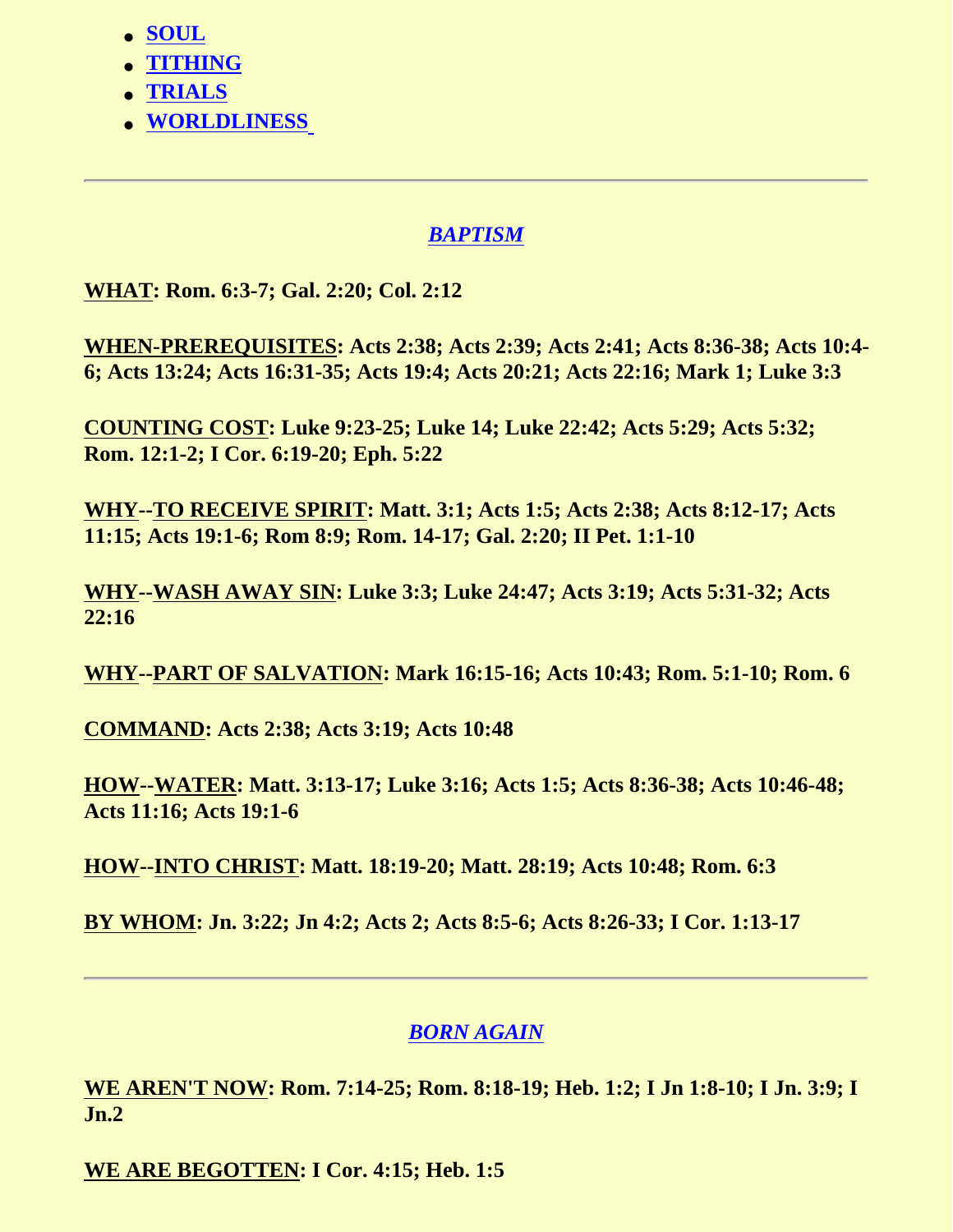**SHOULD READ "BEGOTTEN": I Jn. 2:29; I Jn. 3:9; I Jn. 4:7; I Jn. 5:1-4, 18**

**WE NEED TO BE BORN AGAIN: Jn. 3:5-8**

**STATE THEN: Jn. 4:24; I Jn. 3:1-2**

**CHRIST FIRST BORN: Rom. 1:4; Rom. 8:29; Col. 1:15-18**

**HOW BORN: Rom. 1:4**

**WHEN: I Cor. 15; Phil. 3:20-29**

### *CHRISTIAN, WHAT IS*

#### <span id="page-2-0"></span>**FIRST CALLED CHRISTIAN: Acts 11:26**

**WHAT IS NOT: Matt. 7:21; Luke 6:46; Rom. 8:9; James 2:19; I Jn. 2:4**

**WHAT IS: Rom. 8:14**

**FOLLOW CHRIST: I Pet. 2:21-22; I Jn. 2:6**

**HOW TO BECOME: Matt. 4:4; Matt. 19:16-17; Acts 2:38; Acts 3:19; Acts 5:32**

**WAY OF LIFE: Acts 19:9; Acts 22:4; Heb. 3:1; Heb 4:14**

**CHRIST IN YOU: Gal. 2:20**

**FRUITS--A DESCRIPTION: Matt. 5:1-10; Luke 22:39-42; Gal. 5:22-23**

## *CHURCH--CIVIL GOVERNMENT*

<span id="page-2-1"></span>**CHURCH GOVERNMENT: Luke 6:12-13; Acts 1:22-26; I Cor. 11:1-3; I Cor. 12; Eph. 4:11-12; Eph. 5; Col. 1:18-29; I Tim. 3; Titus 1; I Pet. 5:1-3**

**CHRIST HEADS: Matt. 4:19; Matt. 16:18; Jn. 15:16; Eph. 1:22; Eph. 2:19-20; Eph. 5:23; Col. 1:16**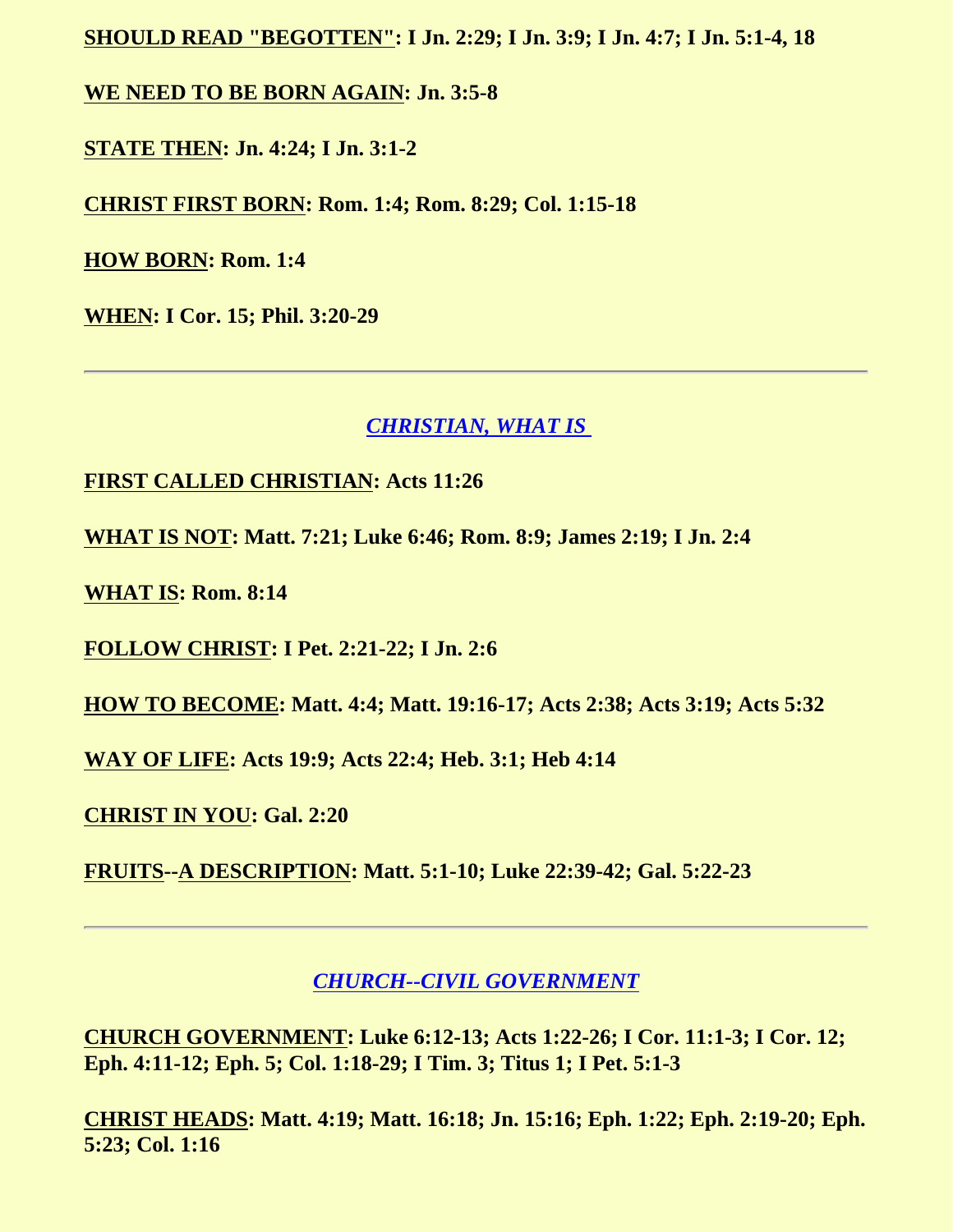**AUTHORITY: Rom. 1:1-5; I Cor. 1:1; I Cor. 9:3-4; II Cor. 1:1**

**OUR LIFE NOT OUR OWN: Rom. 14:7-8; I Cor. 6:19-20**

**EXAMPLES: Num. 12; Num. 16; Acts 10; Acts 15; Acts 19:11-12; I Cor. 5:1-5**

**GOVERNMENT AUTHORITY: I Sam. 26:9; Dan. 2:21; Dan. 4:17; Eccl. 10:20; Jn. 19:10-11; Rom. 13:1-3; I Tim. 2:1-3; Titus 3:1-2; I Pet. 2:13-14**

**OBEY, SUBMIT: Matt. 23:2-4; Acts 4:19; Acts 5:40**

**TAXES: Matt. 17:24-27**

## *CHURCH NAME*

<span id="page-3-0"></span>**Jn. 17:11-12; Acts 20:28; I Cor. 1:2; I Cor. 10:32; I Cor. 11:16, 22; I Cor. 15:9; II Cor. 1:1; Gal. 1:13; I Thes. 2:14; II Thes. 1:4; I Tim. 3:5,15**

*COMMANDMENTS, LAW--OBEDIENCE*

<span id="page-3-1"></span>**KEEP THE COMMANDMENTS: Lev. 22:31; Ps. 103:18; Ps. 111:10; Eccl. 12:13; Ezek. 37:24; Matt. 5:17-20; Matt. 7:21; Matt. 19:16-18; Matt. 22:37-39; Luke 1:16; Luke 6:46; Jn. 13:34-36; Jn. 15:10, 14-21; Acts 5:29-32; Rom. 3:31; Rom. 6:1-2, 16; Rom. 13:8; I Cor. 7:19; James 1:22-23; James 2:8-12; I Pet. 1:16; I Jn. 2:3-6; I Jn. 3:22; I Jn. 5:2-3; II Jn. 5-6; Rev. 12:17; Rev. 14:12**

**IF SO, RESULTS: Lev. 26; Deut. 11:27-28; Deut. 28; Ps. 111:10; Ps. 119:172; Jn. 15:10; Rom. 10:5; Rom. 13:10; Heb. 5:9**

**IF NOT: Deut. 28; Rom. 6:23; Gal. 6:7; Heb. 10:26-31**

**PURPOSE: Rom. 3:20; Rom. 7:7**

**GOOD: Ps. 119; Rom. 7:7; I Tim. 1:5-6; James 1:25**

**CHRIST TO MAGNIFY: Isa. 42:21; Matt. 5:17-20; Rom. 10:2-4**

**IN OUR HEARTS: Jer. 31:33; Heb. 8:10; Heb. 10:16**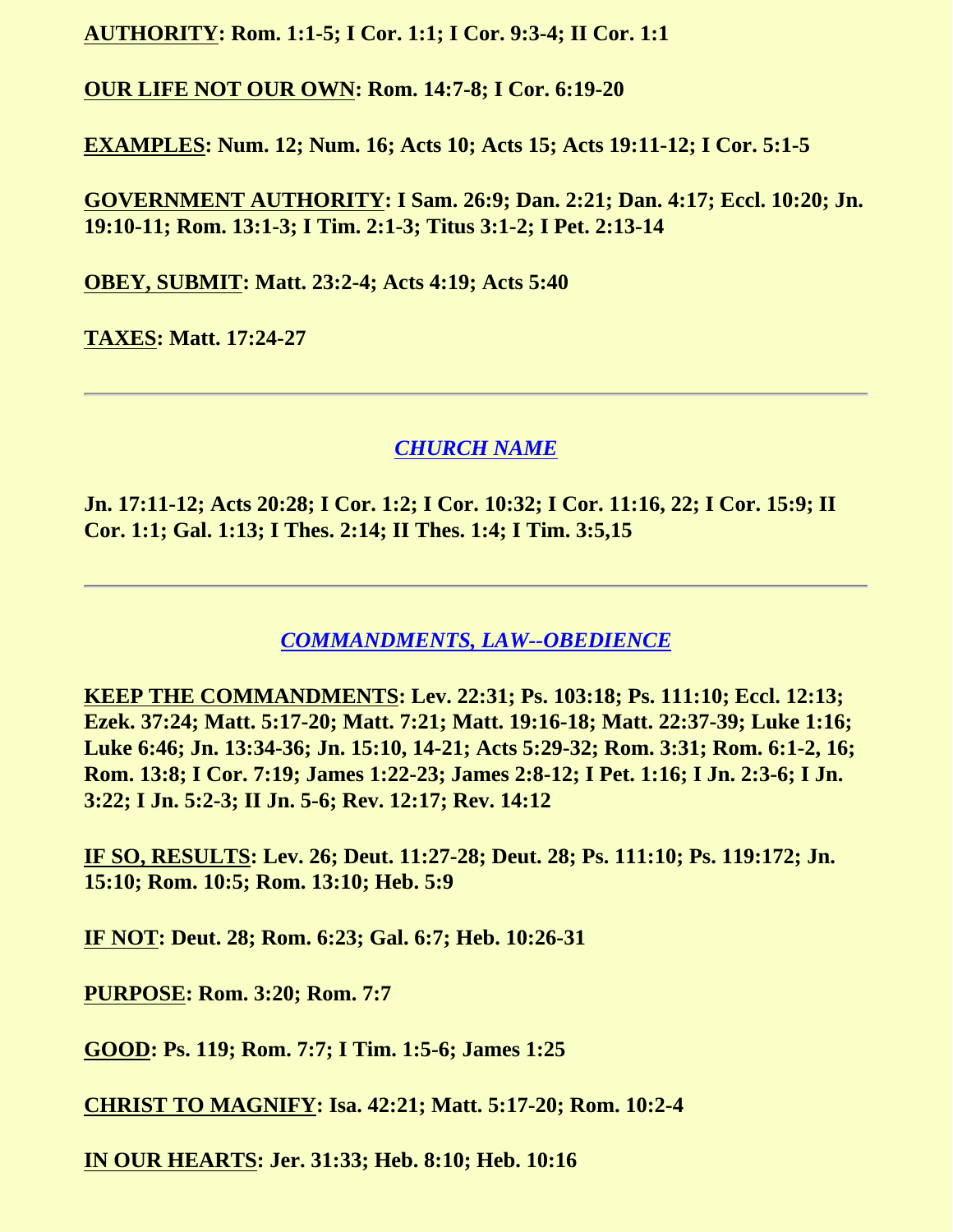**BEFORE MOSES: Gen. 2:16; Gen. 4:7; Gen. 6:1-3, 5; Gen. 20:1-8; Gen. 26:5; Gen. 35:1-4; Gen. 39:7; Ex. 16; Lev. 16:5, 21, 27; Rom. 3:20; Rom. 4:15; Rom. 5:12-13**

## *COVENANT--OLD, NEW*

## <span id="page-4-0"></span>**OLD COVENANT -- WHAT IS IT?**

- **MARRIAGE AGREEMENT: Ex. 19:5-8; Ex. 24:7; Jer. 31:32; Ezek. 16:8**
- **TERMS--PEOPLE: Ex. 19:5-8; Ex. 24:3-8; Ex. 34:12-17; Jer. 7:22-23**
- **GOD: Lev. 26; Deut. 7:9; Deut. 28**
- **TEN COMMANDMENTS: Ex. 20; Deut. 5; Deut. 9:9-11**
- **PROMISES--CURSES: Deut. 28; Ex. 19; Lev. 26; Num. 25:13**
- **FOR WHOM: Rom. 9:4**
- **ISRAEL BROKE: Deut. 29:25-29; Jer. 3:8; Jer. 11:10; Jer. 31:32; Hosea 8:1**
- **SACRIFICES ADDED BECAUSE OF TRANSGRESSIONS: Jer. 7:22-23; Gal. 3:19**
- **NEED FOR NEW: Deut. 5:29; Heb. 8-9; Rom. 8:3**
- **HOW FAULT TO BE CORRECTED: Heb. 8:6-10; Jer. 31:33; Rom. 5:5; II Cor. 3:3**

### **NEW COVENANT: WHAT IS IT?**

- **MARRIAGE AGREEMENT: Eph. 5:22-23, especially 32; II Cor. 11:2; Rev. 19:7**
- **TERMS--PEOPLE, GOD: Ezek. 36:25-27; Heb. 8**
- **PROMISES--ETERNAL--PRIESTHOOD: I Pet. 2:9**
- **CONFIRMED BY CHRIST: Dan. 9:27; Mal. 3:1; Heb. 12:24**
- **TESTAMENT: Heb. 9:19-21**
- **NOT YET COMPLETED: Dan. 9:27; Heb. 8:10; Jer. 31:31-34**
- **FOR WHOM: Eph. 2:11-13, 19; Gal. 3:29; Rom. 11:17-18**
- **DIFFERENCES--MINISTRATION OF DEATH: II Cor. 3:6-7; Ex. 21:23-24; Heb. 8-9; Gal. 3-4**

# *FAITH*

<span id="page-4-1"></span>**WHAT?: Heb 11:1; James 2:14-26**

**WHY NEED IT? FOR SALVATION AND JUSTIFICATION: Rom. 5:1-2; Rom. 3:28; Gal. 2:16; Gal 3:24**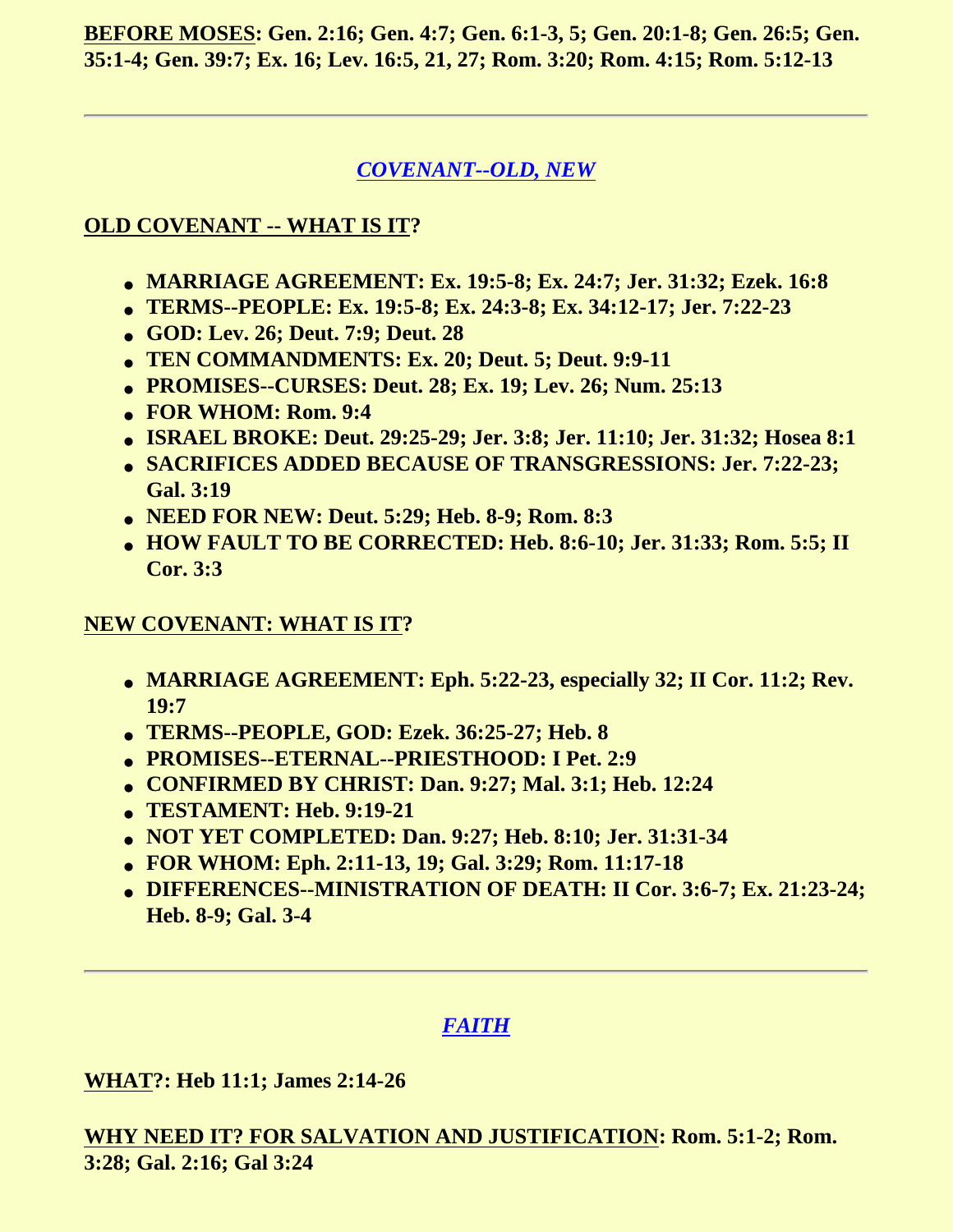**SALVATION: Luke 7:50; Acts 20:21; Gal. 3:22-26; Gal. 5:5; Eph. 2:8; Phil. 3:9; II Tim. 3:15; I Cor. 13:2-13; Heb. 4:2; Heb. 6:1; I Pet. 1:5**

**WE ARE TO LIVE IT: Hab. 2:4; Jn. 20:27; Rom. 1:17; Rom. 4:19-20; Rom. 4:22- 23; II Cor. 3:7; II Cor. 5:7; Gal. 3:7-11; I Thes. 5:8; I Tim. 6:11-12; II Tim. 2:22**

**IMPORTANT: Mark 11:22; Luke 17:5-6; Luke 22:32; Acts. 26:8; Rom. 4:15-16; I Cor. 2:5; I Cor. 15:14-17; I Thes. 1:5-10; II Thes. 1:3; II Pet. 1:5; James 2:13; Rev. 13:10; Rev. 14:12**

**HEALING: James 5:14-15; Matt. 9:29**

**HOW TO GET IT, KNOW GOD'S WILL: Eph. 5:17; Rom. 10:17**

**GIFT, FRUIT OF SPIRIT: Rom. 12:3, 6; I Cor. 12:9; II Cor. 4:13; Gal. 5:22; Eph. 2:8; Eph. 3:17; Eph. 5:14-15**

**OLD TESTAMENT EXAMPLES: Heb. 11; Dan. 3; Rom. 4:18-22; Gen. 6-7; II Chron. 20**

**NEW TESTAMENT (HEALING): Matt. 8:7-10; Matt. 15:28; Mark 5:25-34; Matt. 9:22; Luke 8:48; Luke 17:19; Acts 14:9; Matt. 14:25-31; Heb. 12:1-4; Acts 11:24; Rom. 1:8; Eph. 1:15; Col. 1:4**

**UNBELIEF: Matt. 13:58; Matt. 17:17; Luke 18:8; Ps. 78:5, 20-22**

#### *FASTING (SPIRITUAL) STUDY*

<span id="page-5-0"></span>**WHAT: Ex. 34:28**

**COMMANDED: Lev. 23:27, 29; Matt. 6:16-18; Matt. 9:15; Mark 2:20; Luke 5:33- 35**

**WHY: Isa. 58:3-9; Ps. 35:13; Ps. 69:10; Dan. 9:3; Matt. 17:21**

**HOW: Matt. 6:16-18; Isa. 58:3-4**

**HOW NOT: Luke 18:12**

**EXAMPLES: Judges 20:26; I Kings 21:27; I Sam. 7:6; I Kings 19:8; II Sam. 12:16- 23; Neh. 1:4; Ps. 109:24; Matt. 4:2; Luke 2:37; Acts 17:11; Acts 13:2-3; Ex. 34:28**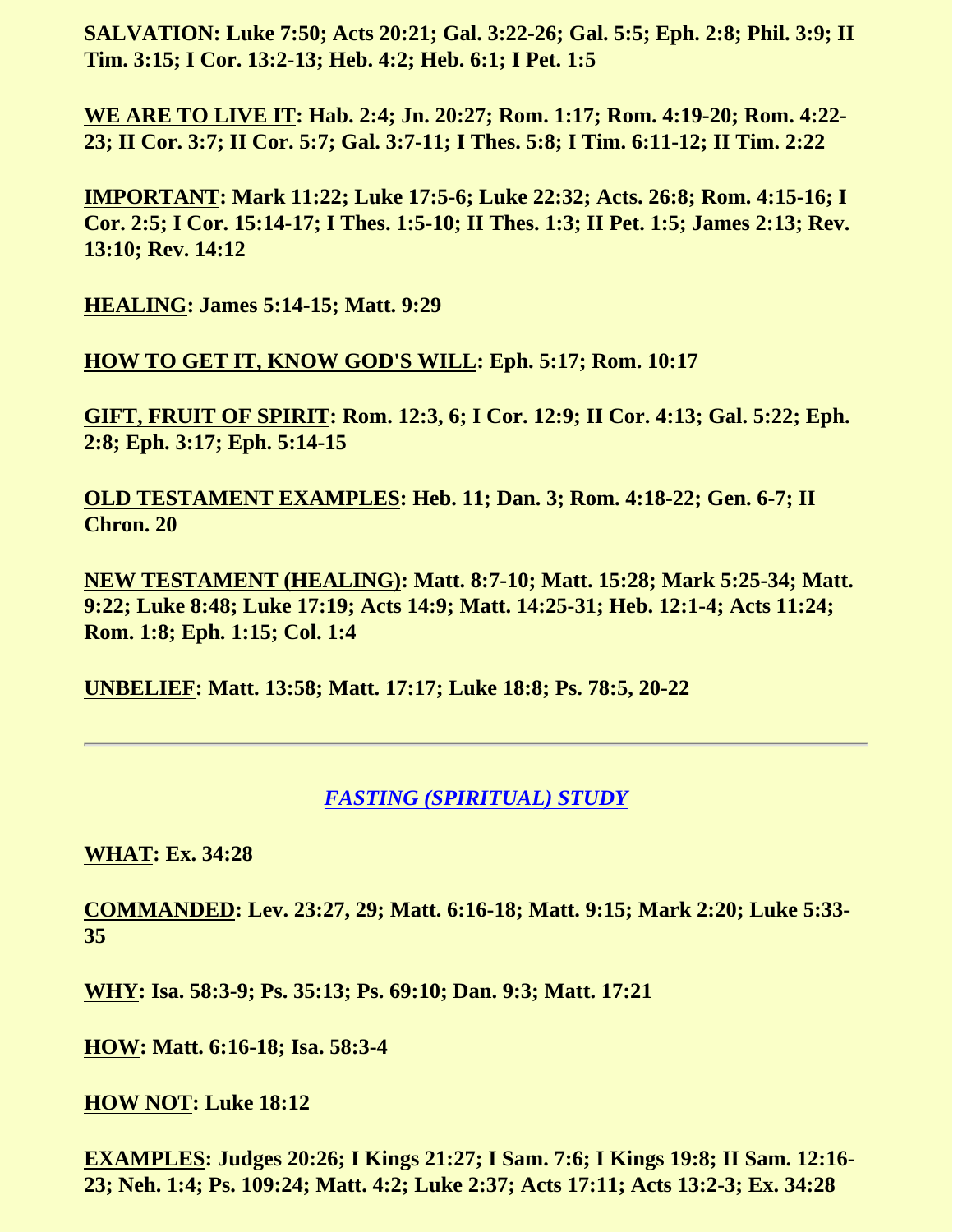**STUDY: I Cor. 4:16; II Tim. 2:15; Acts 17:11; Acts 18:24**

# *GOSPEL*

## <span id="page-6-0"></span>**WHAT IS IT? KINGDOM OF GOD: Mark 1:14-15; Matt. 4:23; Matt 9:35**

**GOD SPELLS: (GOOD NEWS): GOSPEL OF CHRIST--KINGDOM: Jn. 12:49- 50; Jn. 14:24; Markk 1:1; Rom. 15:16; I Tim. 1:11**

**KINGDOM OF GOD PREACHED: Luke 9:1-2; Luke 16:16; Matt. 24:14; Acts 8:12; Acts 20:21-25; Acts 28:30-31**

**GOSPEL PREACHED: Mark 16:15-16; Mark 13:10; Acts 15:7; Phil. 2:22; Phil. 4:3; I Thes. 2:2; Matt. 24:14; Matt. 26:13; Mark 14:8; Luke 7:27; Luke 9:6; Acts 8:25; Acts 14:7, 21; Acts 16:10; Rom. 1:15-16; Rom. 10:15; I Cor. 1:17; I Cor. 9:14- 18; II Cor. 10:14; II Cor. 11:7; I Pet. 1:12-25; I Pet. 4:6**

**OBEY: Rom. 10:16; II Thes. 1:8; I Pet. 4:17**

**HOW MANY: Gal. 1:8-9**

# *GRACE, LAW*

<span id="page-6-1"></span>**WHAT IS IT? UNDESERVED PARDON: Rom. 3:6; Ps. 51:1-2; Gal. 5; Eph. 1:6-7; Eph. 4:7; II Tim. 1:9; Titus 3:7; I Pet. 1:10, 13**

**TERMS: Rom. 11:5-6; Rom. 12:6; Rom. 15:15; I Cor. 10; I Cor. 10:30; II Cor. 8:7**

**MERCY OF GOD: Ga. 2:21; Eph. 3:2, 7; II Cor. 9:14; Col. 1:6; I Pet. 4:10**

**SAVED BY GRACE: Eph. 2:8-10; John 1:17; Rom. 3:6; Acts 15:11; Titus 2:11**

**DOESN'T ABOLISH LAW: Ps. 119:92; Rom. 7:12; James 2:8-10; Rev. 12:17**

**STILL SIN: Rom. 5:15; Luke 13:3, 5; Acts 3:19; Rom. 4:15**

**WORKS STILL NEEDED: Eph. 2:8-10; Rom. 3:6; James 2:20, 26; II Cor. 9:8; I Jn. 2:3-4**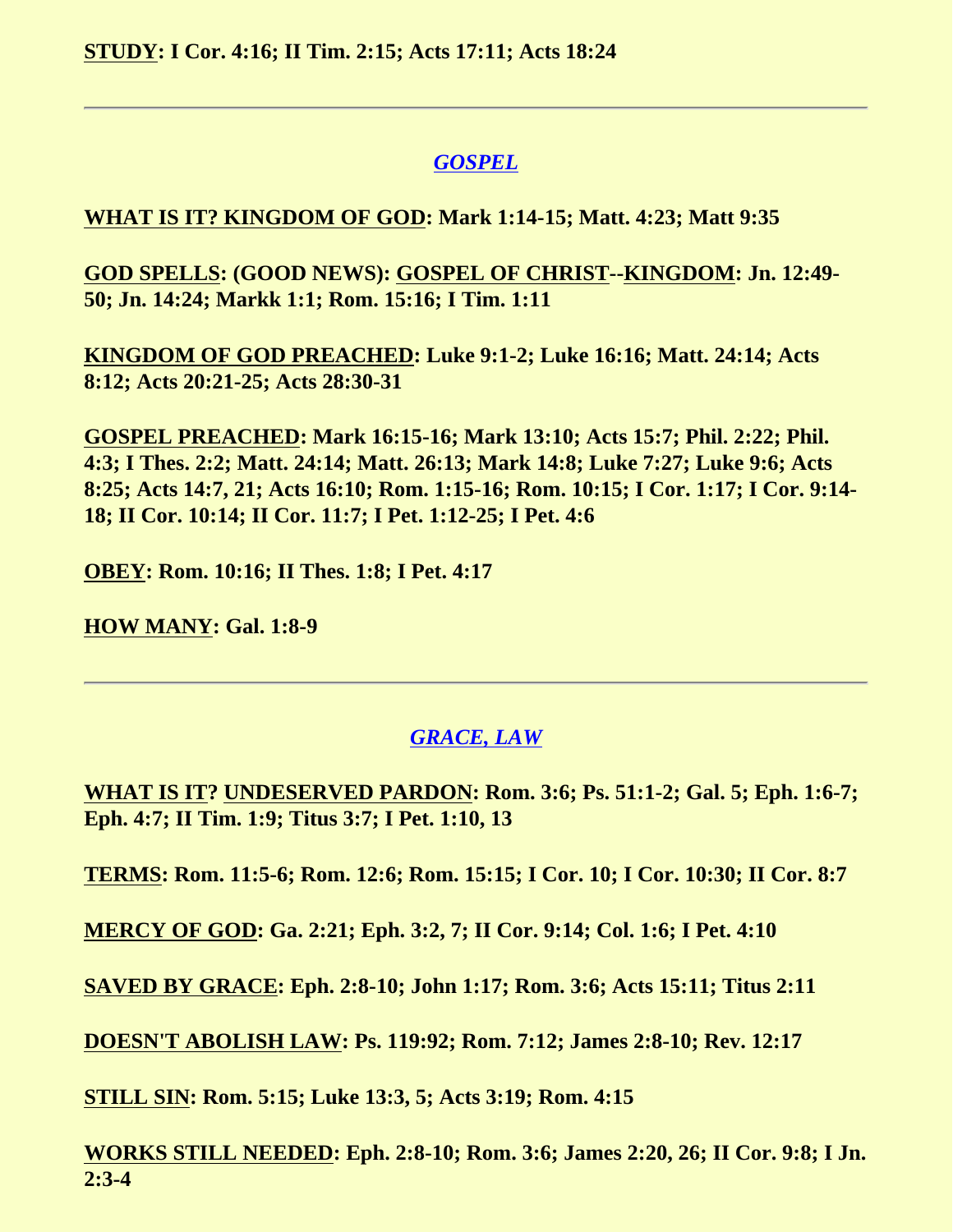**NOT LICENSE: Jude 3, 4, 8**

**UNDER LAW: I Cor. 9:20, 21; Gal. 3:22-25; Rom. 3:6**

#### *HEALING*

<span id="page-7-0"></span>**GOD DOES HEAL: Ps. 103:2-3; James 5:14-15; Ex. 23:24-25; Deut. 32:39; Isa. 6:10; Isa. 53:5; Isa. 57:18-19; Jer. 30:17; Eccl. 3:3; Matt. 9:35; Matt. 10:1, 8; Matt 11:5; Matt. 13:15; Mark 3:15; Mark 16:17-18; Luke 9:1-2; Luke 10:9; Acts 28:27; I Cor. 12:9; I Cor. 12:28-30; I Pet. 2:24**

**IT IS GOD'S WILL: Luke 5:11-13; Matt. 8:3; Heb. 13:8**

**WHAT IS IT? FORGIVENESS OF SIN: Matt. 9:2-8; Mark 2:3-12; Luke 5:18-26**

**HOW? BY WHAT?: (CHRIST'S SACRIFICE): Isa. 53:5; Matt. 8:16-17; Matt. 5:23- 29; I Cor. 11:27-30; I Pet. 2:24**

**HOW? (ANOINTING): James 5:14-15; Acts 28:8-9; Mark 5:23-29; Mark 6:13; Luke 13:13-14**

**SIN NO MORE: Jn. 5:14**

**PREREQUISITES (FAITH): Matt. 9:29; Mark 5:20-34; Luke 7:7-9; Luke 8:48-50; Luke 18:42; Acts 14:8-10; James 5:14-15**

**ASK: I Jn. 3:22**

**EXAMPLES OF OLD TESTAMENT: Gen. 20:17; Ex. 15:23-26; I Sam. 6:3; II Kings 1; II Kings 5; II Kings 20; II Chron. 16:12-14; II Chron. 30:20; Ps. 30:2; Ps.. 107:20; Jer. 17:14**

**EXAMPLES IN CHRIST'S TIME: Matt. 4:23-25; Matt. 8:6-13; Matt. 9:2-8; Matt. 9:20-35; Matt. 12:15-16; Matt. 14:14; Luke 7:21-22; Luke 9:1-2, 6; Luke 13:11-16; Luke 17:15-19; Luke 22:50-51; Jn. 5:13**

**EXAMPLES OF APOSTLES: Acts 3:1-16; Acts 4:9-14; Acts 5:15-16, 22, 30; Acts 8:7; Acts 9:33-41; Acts 14:9-10; Acts 8:5-7; Acts 19:11-12; Acts 28:1-9; James 5:14- 15**

**MAY ASK THREE TIMES: II Cor. 12:7-10**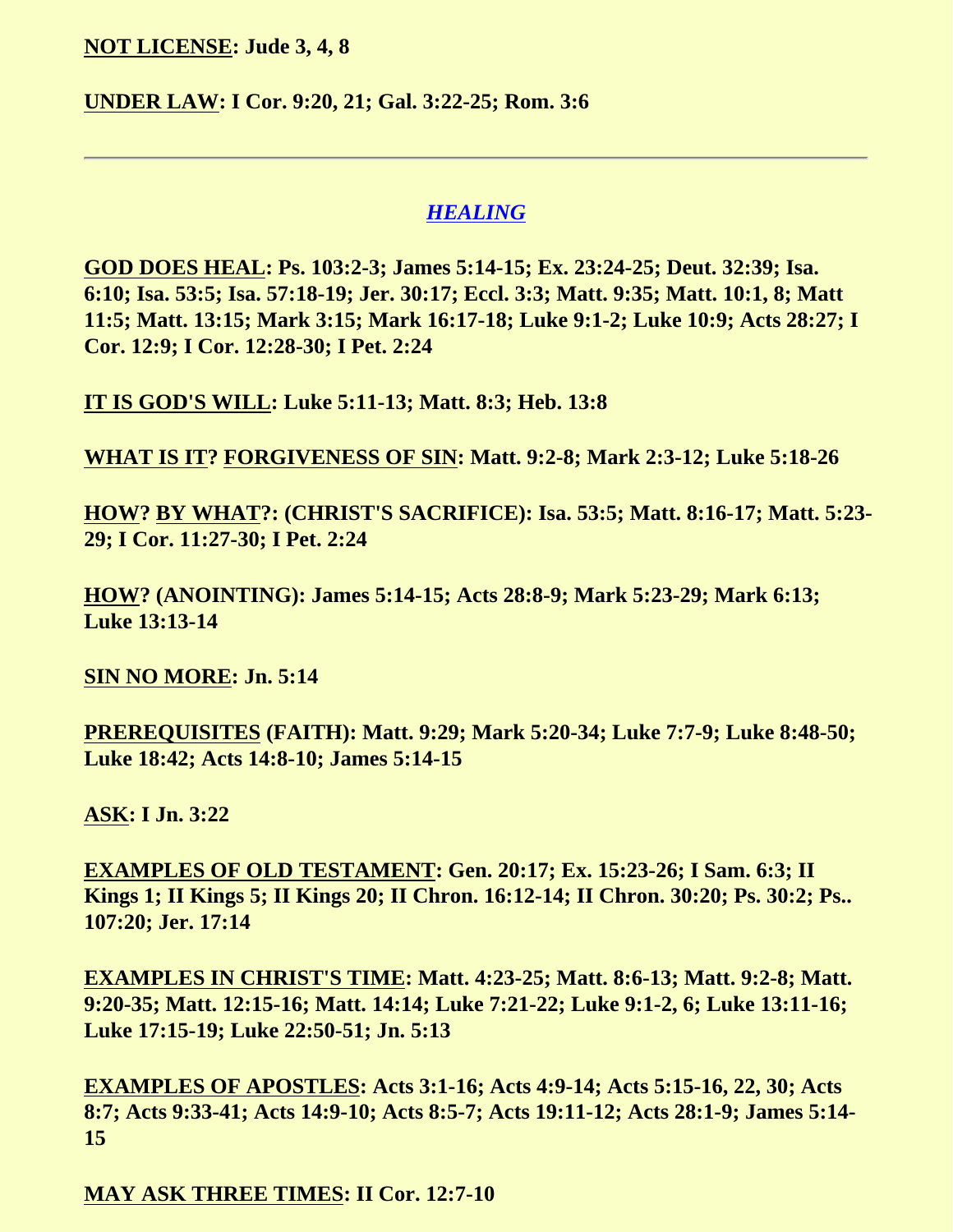#### **ALL WEREN'T HEALED IMMEDIATELY: II Tim. 4:20**

#### **EXTRA REFERENCES: Ps. 67:2; Jer. 8:15; Matt.13:58; Luke 6:10**

#### *HELL*

<span id="page-8-0"></span>**WHAT: Mark 9:43-48; Matt. 10:28; Matt. 23:33; Rev. 20:13-15; Rev. 21:8**

#### **THREE WORDS:**

- 1. *SHEOL* **(HEBREW) OLD TESTAMENT "GRAVE": Gen. 37:35; Gen. 42:38; I Sam. 2:6; Job 14:13 HELL: Deut. 32:22; II Sam. 22:6; Job 11:8; Job 26:6; Ps. 18:5; Ps. 9:17; Ps. 16:10; Ps. 55:15; Ps. 86:13; Ps. 116:3; Ps. 139:8; Prov. 5:5; Prov. 7:27; Prov. 9:18; Prov. 15:24; Prov. 27:20-27; Isa. 5:14; Isa. 14:9; Isa. 23:14; Isa. 28:15; Isa. 57:9; Ezek. 31:16-17; Ezek. 32:21-27; Amos 9:2; Jonah 2:2; Hab. 2:5 NEW TESTAMENT: HADES "GRAVE": Acts 2:27, 31; Matt. 11:23; Matt. 16:18; Luke 10:15; Luke 16:23; Rev. 1:18; Rev. 6:8; Rev. 20:13-14**
- 2. *TARTAROS* **(RESTRAINT OF FALLEN ANGELS): II Pet. 2:4; Jude 6**
- 3. *GEHENNA* **(REPRESENTS VALLEY OF HINNOM): Neh. 11:30; II Kings 23:10; Jer. 19:6; Matt. 5:22, 29, 30; Matt. 10:28; Matt. 13:30; Matt. 18:9; Matt. 23:15, 33; Mark 9:47; Luke 12:5; James 3:6**

**WICKED CONSUMED: Mal. 4:1-3; Ps. 37:9, 12, 22, 29; Ps. 104:35; Obadiah 16; Isa. 66:24; Rom. 6:23; Jude 7**

**FIRE NOT QUENCHED: Jer. 17:27; Jer. 52:13; Mal. 4:1-3; Mark 9:43-45, 47-48; II Pet. 3:10, 13; Jude 7; Rev. 14:9-14; Rev. 19:20; Rev. 20:8, 13-15; Rev. 21:8**

**JUDGMENT: I Sam. 2:6; Jn. 5:28-29; Jn. 12:48; Heb. 9:27; Heb. 10:26-27; II Pet. 2:9; Rev. 20:13**

**WAGES OF SIN (DEATH): Matt. 7:17-18, 23; Luke 13:3; Rom. 6:23; Heb. 10:26-27**

**AFTER DEATH: Ps. 6:5; Ps. 146:4; Eccl. 3:19-20; Eccl. 9:10**

#### <span id="page-8-1"></span>**WORM DIETH NOT: Isa. 66:24; Mark 9:44-48**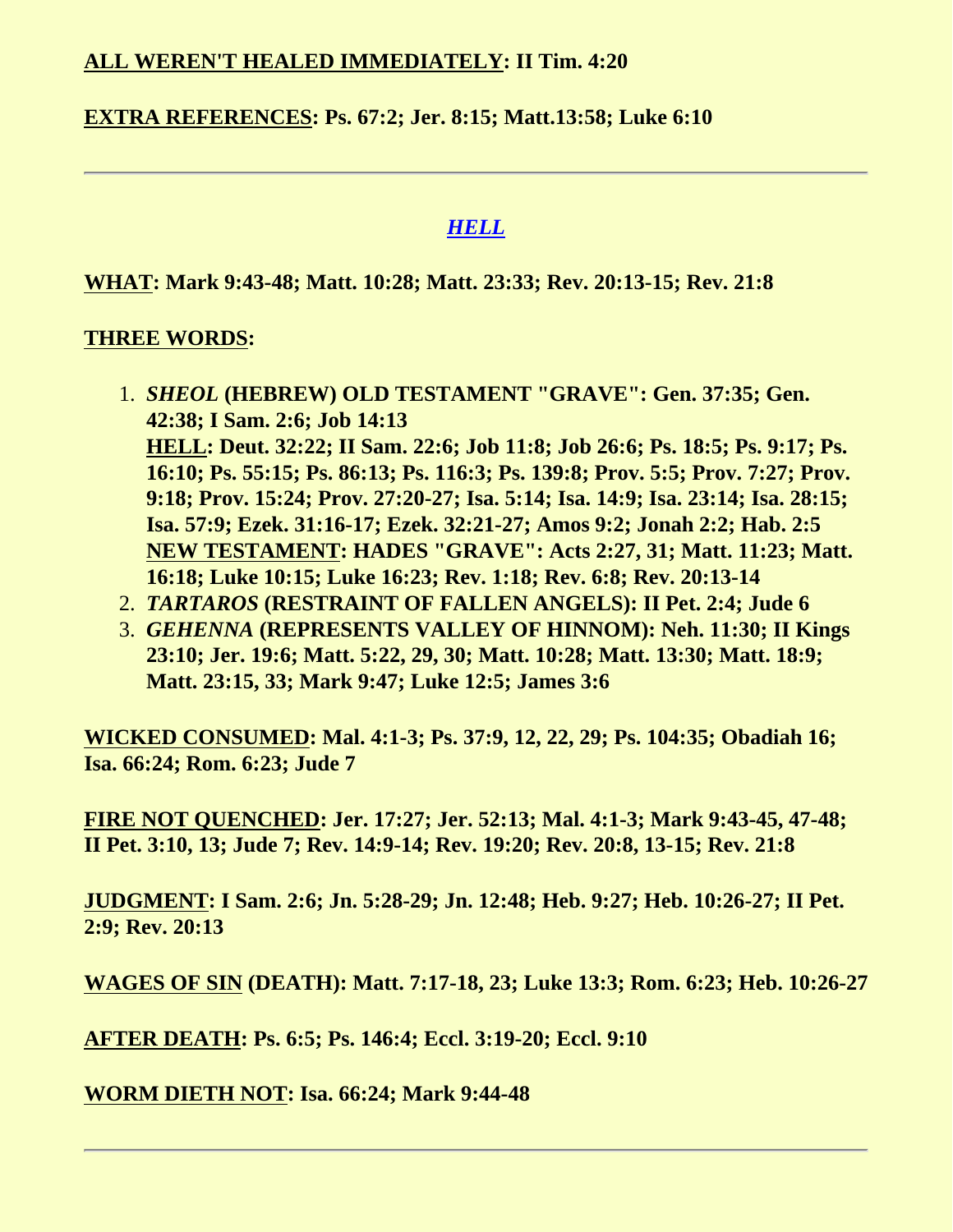# *HOLY DAYS*

**COMMAND OLD TESTAMENT: Lev. 23; Deut 16; Num 28-29; Ex. 34:18-27**

**COMMAND NEW TESTAMENT: Jn. 7:37; Luke 2:41-43; Mark 14; Matt 26; Luke 22; Jn. 13; Acts 12:3-4; Acts 18:21; Acts 20:16; Acts 27:9; I Cor. 5:7-8**

**FUTURE: Zech. 14:16-19**

**HOW? OFFERING: Deut. 16:16-17; Ex 23:14-18; Ex. 34:23**

**NO SACRIFICES TODAY: Jer. 7:22-23; Ps. 51:16-17; I Sam. 15:22; Gal. 3:19; Ex. 40:17**

**PASSOVER (CHRIST'S SACRIFICE):**

- **OLD TESTAMENT: Ex. 12:1-10; Ex. 13:1-10; Ex. 34:20; Lev. 23:4-5; Num. 28:16; Num. 33:3; Num. 9:2-14; II Kings 23:21-23; Ezek. 45:18; II Chron. 30:1-5**
- **NEW TESTAMENT (SACRIFICES, NEW SYMBOLS): Matt. 26:26; Mark 14:22-24; Luke 22:19-20; Jn. 13:1-5; I Cor. 11:20-34; Jn. 6:53-55**
- **WHO? Ex. 12:43-44; Rom 2:28-29; Gal. 3:27-29**

**DAYS OF UNLEAVENED BREAD:**

- **PUTTING SIN OUT: Ex. 12:1-10; Ex. 13:1-10; Ex. 23:14-15; Ex. 34:18; Num. 28:17-25; Lev. 23; Deut. 16:3-8; Ezra 6:22; II Chron. 8:13; II Chron. 30:13-27; Ezek. 45:21-23; Matt. 26:17; Mark 14:12; Luke 22:1; Acts 12:3; Acts 20:6; I Cor. 5:2-8**
- **LEAVEN IN SIN: Luke 12:1; Matt. 16:6, 11-12**

**PENTECOST: Ex. 23:16; Ex. 34:22; Lev. 23:9-22; Num. 28:26-30; Deut. 16:9-12; II Chron. 8:13; Acts 2:1; Acts 20:16; I Cor. 16:8**

- **CHRIST--WAVE SHEAF: Jn. 20:17; Matt. 28:9; I Cor. 15:20, 23; Rom. 8:29; Col. 1:15, 18**
- **WE--THE FIRST FRUITS: James 1:18; Rom. 8:23; Rom. 11:26; Isa. 11:11; Isa. 66:15-19; I Cor. 15:22-23**
- **A DAY OF SALVATION: Isa. 49:8; II Cor. 6:2; Rom. 11; I Tim. 2:4-6**
- **COMING OF HOLY SPIRIT: (See Holy Spirit)**

**TRUMPETS: Lev. 23:23-25; Num. 29:1; Neh. 8:2-9, 12**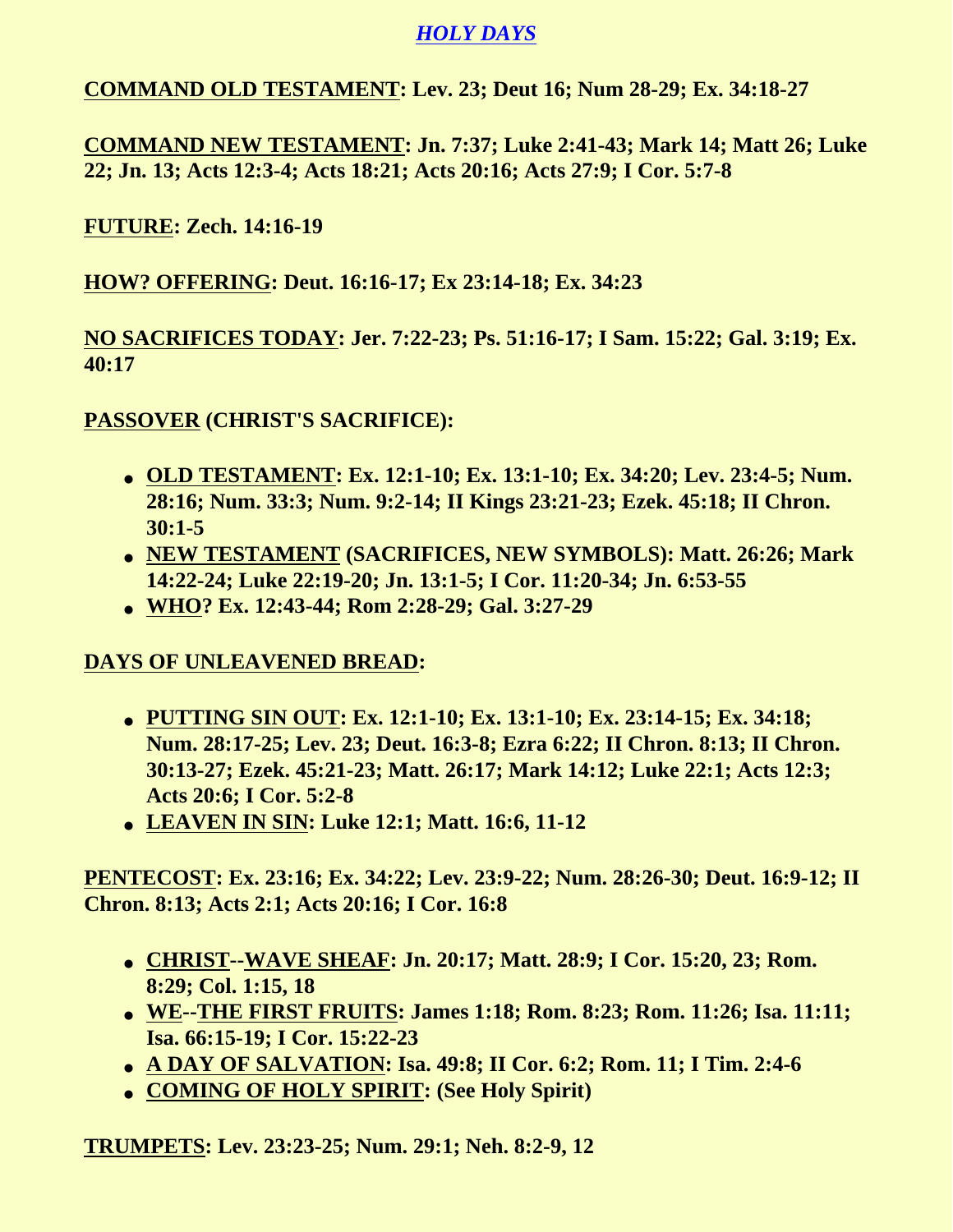- **ALARM OF WAR: Jer. 4:19-21; Num. 10:8; Ezek. 33:2-7; Rev. 7; Joel 2:1-2**
- **SECOND COMING OF CHRIST: I Thes. 4:14-17; I Cor. 15; Rev. 11:15-19; Isa. 27:13; Zech. 14:4-5**
- **HOW: Acts 1:9-10**

**ATONEMENT: Lev. 23:26-32; Lev. 16; Num. 29:7; Ps. 81:1-4; Acts 27:9**

- **BINDING OF SATAN: Rev. 20:1-10; Zech. 13:2**
- **ATONEMENT WITH GOD: Isa. 11:9; Zech. 14**

**TABERNACLES: Ex. 23:16; Ex. 34:22; Lev. 23:33-44; Deut. 16:13-17; Num. 28:12; I Kings 12:19-33; Neh. 8:11-18; Hosea 12:9; Jn. 7:2, 14; Acts 18:21; II Chron. 8:13; Ezek. 45:25; (See Millennium) Zech 14:16-19**

**LAST GREAT DAY: Lev. 23:39; Num 29:35; Jn. 7:37**

- **MEANING OF 100 YEAR PERIOD: Rev. 20:5-12; Ezek. 37; Isa. 65:17-25**
- **EVERYONE TO BE SAVED: Rom. 11; Rev. 21:1-4; I Tim. 2:3-4**

# *HOLY SPIRIT*

<span id="page-10-0"></span>**WHY NEED IT?: Eph. 3:18; Eph. 6:8; James 2:26; I Cor. 6:11; Jn. 8:28; Rom. 6:23- 24; Jn. 5:30; Jn. 14:10; Rom. 8:9-17; I Jn. 5:11-12; I Cor. 12:13; Gal. 2:20**

**WHAT? (POWER): Gen. 1:2; Matt. 12:28; Phil. 4:13; II Pet. 1:4; Ps. 89:7-8; Rom. 15:13-14; Acts 1:4-8; Acts 2; Acts 3:12**

**DESCRIPTION (HOW DOES IT WORK?): Jn. 4:10; I Cor. 12**

● **ONE SPIRIT: I Cor. 12; Eph. 4:4, 30; I Sam. 10:6-10; I Jn. 4:1-8; Rom. 8:5- 17; I Cor. 6:11**

**TRUTH PRODUCES CHANGES, LEADS TO SALVATION: Gal.3:17-24; Eph. 1:14; Eph. 5:22-23; Phil. 1:19; Rom. 12:1-2; I Cor. 2:11-14**

**CHRIST IN US: Gal. 2:20; I Cor. 3:16; Jn. 14:17; II Pet. 1:3-4; Col. 1:27; Ga. 4:19; I Cor. 2:16; I Cor. 6:20; II Cor. 3:3; James 4:5**

**SPIRIT IN US: Ezek. 36:27; Ezek. 37:14**

**HOW DO WE GET IT?: Acts 2:38; Acts 5:32; Phil. 1:19; Isa. 44:3**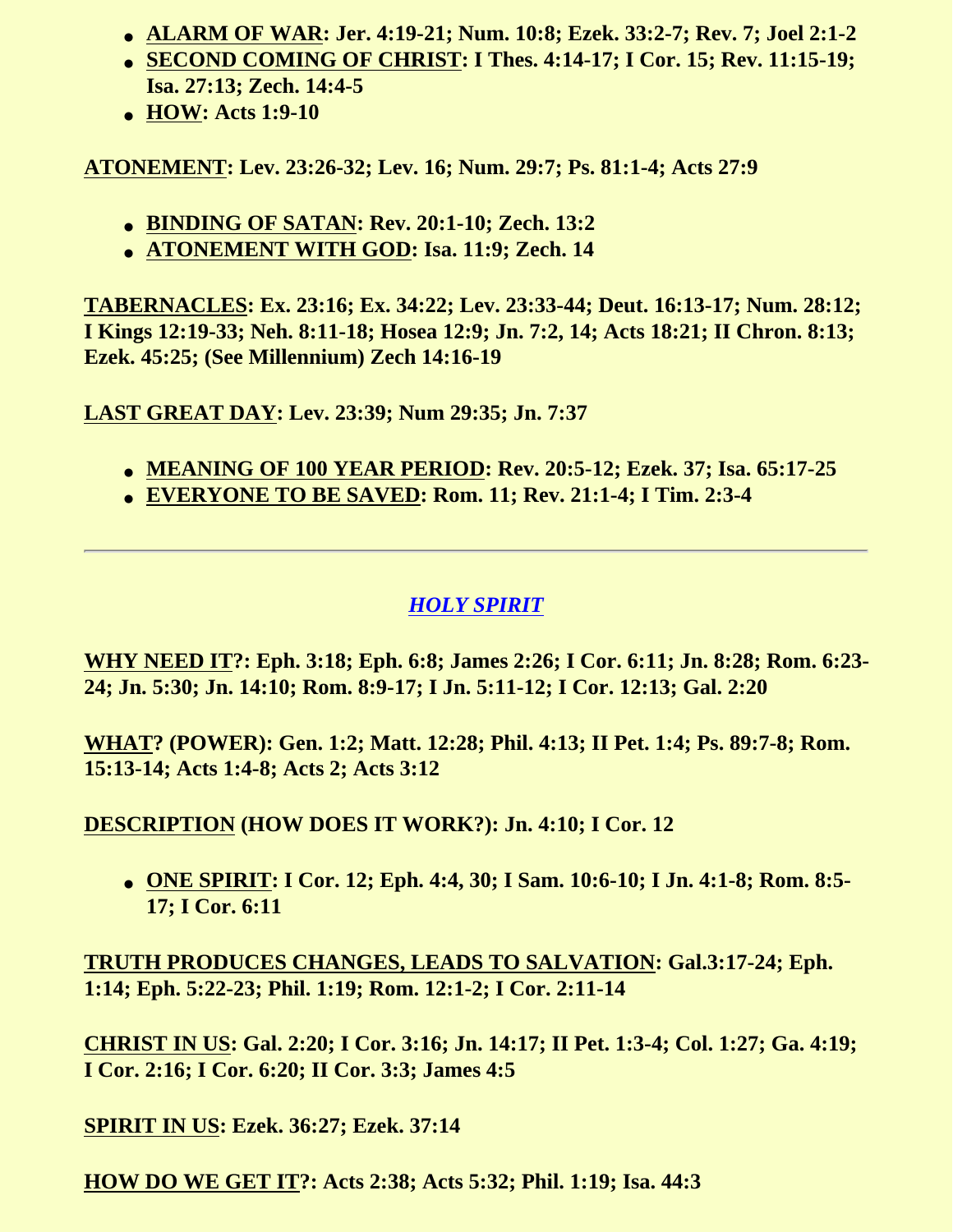- **RECEIVE MORE: II Cor. 4:16; Jn. 7:37-38; Eph. 4:23**
- **ASK: Luke 11:13;**
- **WORD OF GOD: Gal. 3:1-5, 14**

**GIFT OF GOD: Jn. 4:10; Luke 11:13; Acts 2:38; Acts 10:45; Acts 11:17; Rom. 6:23; I Cor. 12**

**WHEN DO WE GET IT: Acts 2:38; Acts 8:17; Acts 19:1-6**

**HOW MUCH DO WE GET?: Rom. 8:23; II Cor. 4:16; II Cor. 5:5; Eph. 1:13-14**

● **FUTURE: Joel 2:3, 28, 32**

**FRUITS: Matt. 7:20; Acts 4:31; Rom. 5:5; Rom. 8:6; Rom. 15:13; I Cor. 12:1-11; I Cor. 13; Gal. 5:22-23; Eph. 5:9; Phil. 4:13; I Pet. 1:22**

**FLESH VERSUS SPIRIT (SANCTIFICATION): Rom. 8:5-17; I Cor. 2:10-16; I Cor. 6:11; Gal. 5:16-18; Eph. 3:5; I Pet. 1:2; II Pet. 1:4; I Jn. 4:1-8; Jude 19**

**PRODUCES CHANGE: I Sam. 10:10; Ezek. 11:19; Ezek. 36:26-27; Rom. 2:6; I Cor. 2:11-14; I Cor. 12; II Pet. 1:4-8**

**LEADS TO SALVATION: Gen. 3:17-24; Jn. 3:5-8; Rom. 6:1-11; Rom. 8:23-26; Eph. 1:14; Eph. 2:22; Eph. 4:30; Eph. 5:5; Phil. 1:19**

**BEGOTTEN NOW: I Pet. 1:23**

**HEIRS: Rom. 8:17**

**SONS OF GOD: Rom. 8:14, 29; Gal. 3:26; Heb. 12:9; I Jn. 3:1**

# *KINGDOM OF GOD*

<span id="page-11-0"></span>**WHAT IS IT? (See Gospel): Dan. 2:44-45**

**RULER: CHRIST!: Dan. 2:44-45; Dan. 7:14; Zech. 14:9; Matt. 4:1-11; Matt. 28:18; Luke 1:31-33; Luke 19; Rev. 11:15; Rev. 19:15-16**

**SAINTS WITH HIM: Dan. 7:18, 21; Zech. 14:5; Luke 22:30; Rev. 2:26-27; Rev. 3:21; Rev. 20:4**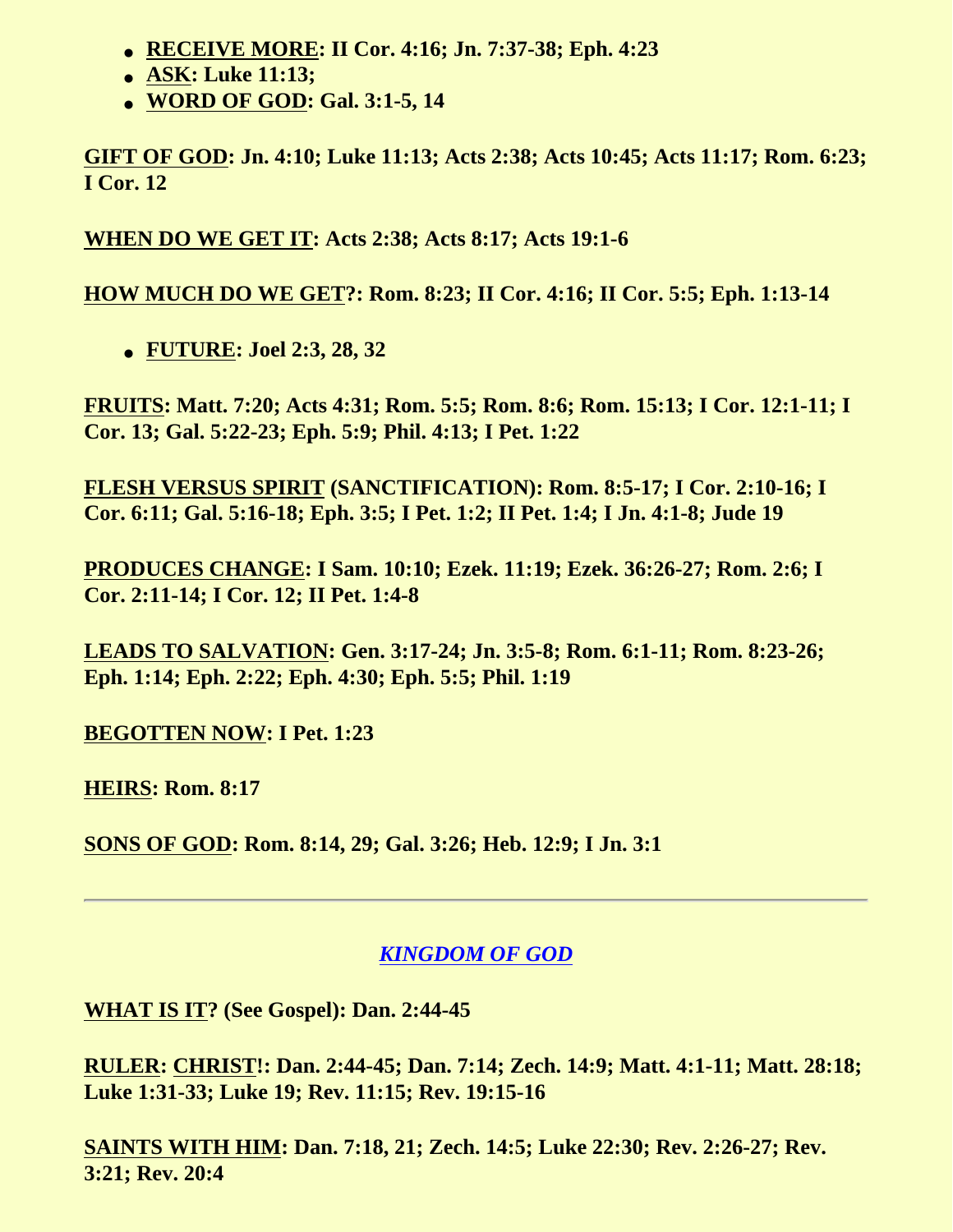**TERRITORY: Isa. 2:2-4; Jer. 3:17; Dan. 2:35; Zech. 14:4; Micah 4:1, 2, 7; Jn. 14:3; Acts 1:10-11; Rev. 20:4; Rev. 22:12**

**CITIZENS: Isa. 2:2-4; Isa. 24:1, 5, 6; Isa. 30:21; Dan. 12:2; Zech. 14:16-17, 19; Jn. 5:28-29**

**LAWS: Ps. 111:8; Isa. 2:2-4; Isa. 11:9; Zech. 14:17; Micah 4:1, 2, 4; James 4:12; (See Commandments)**

**WHEN?: Luke 21:25-32; Jn. 18:36-37; Acts 3:21; Rev. 12:10; Rev. 21:1**

**FOR HOW LONG: Ps. 145:12-13; Luke 1:33**

**HOW CHRIST WILL RETURN: Zech. 14:4; Matt. 16:28; Matt. 24:26-30; Luke 17:24; Acts 1:6-9**

**WHAT IS IT? MYSTERY: Mark 4:11; Luke 8:10**

● **PARABLES: Matt. 13; Matt. 18:23-25; Matt. 20:1-16; Matt. 22:2-13; Matt. 25; Mark 4; Luke 13:18-21**

**CHRIST REPRESENTED: Matt. 12:28; Luke 17:20-21**

**WHO IN KINGDOM?: Zech. 14:5; Matt. 8:11; Luke 13:18-29**

**SPIRIT: Mark 12:25; Luke 7:28; Jn. 3:3-8; Jn. 4:24; Jn. 17:4-5; Rom. 6:4-8; Rom. 8:29; I Cor. 15:50; II Cor. 5:2; Heb. 1:2; I Jn. 3:1-2**

**SONS OF GOD: Luke 20:35-36; Rom. 1:4; Rom. 8:17-19, 29; II Cor. 3:18; Heb. 1:2**

**OUR GOAL: Matt. 6:10, 33; Mark 9:47; Mark 12:34; Luke 12:31; Luke 16:16-17; Col. 4:11; I Thes. 2:12**

**DIFFICULT TO ENTER: Matt. 7:13, 14, 21; Matt. 19:24; Matt. 21:31; Matt. 25; Mark 10:24-25; Luke 9:27, 62; Luke 18:16-29; Acts 14:22; II Thes. 1:5**

**ATTRIBUTES TO ENTER: Matt. 5:3-10, 19; Matt. 11:12; Matt. 18:3; Mark 10:14; Luke 6:20; Rom. 14:17**

<span id="page-12-0"></span>**THOSE WHO WON'T: Rom. 6:9-10; Gal. 5:21; Eph. 5:5**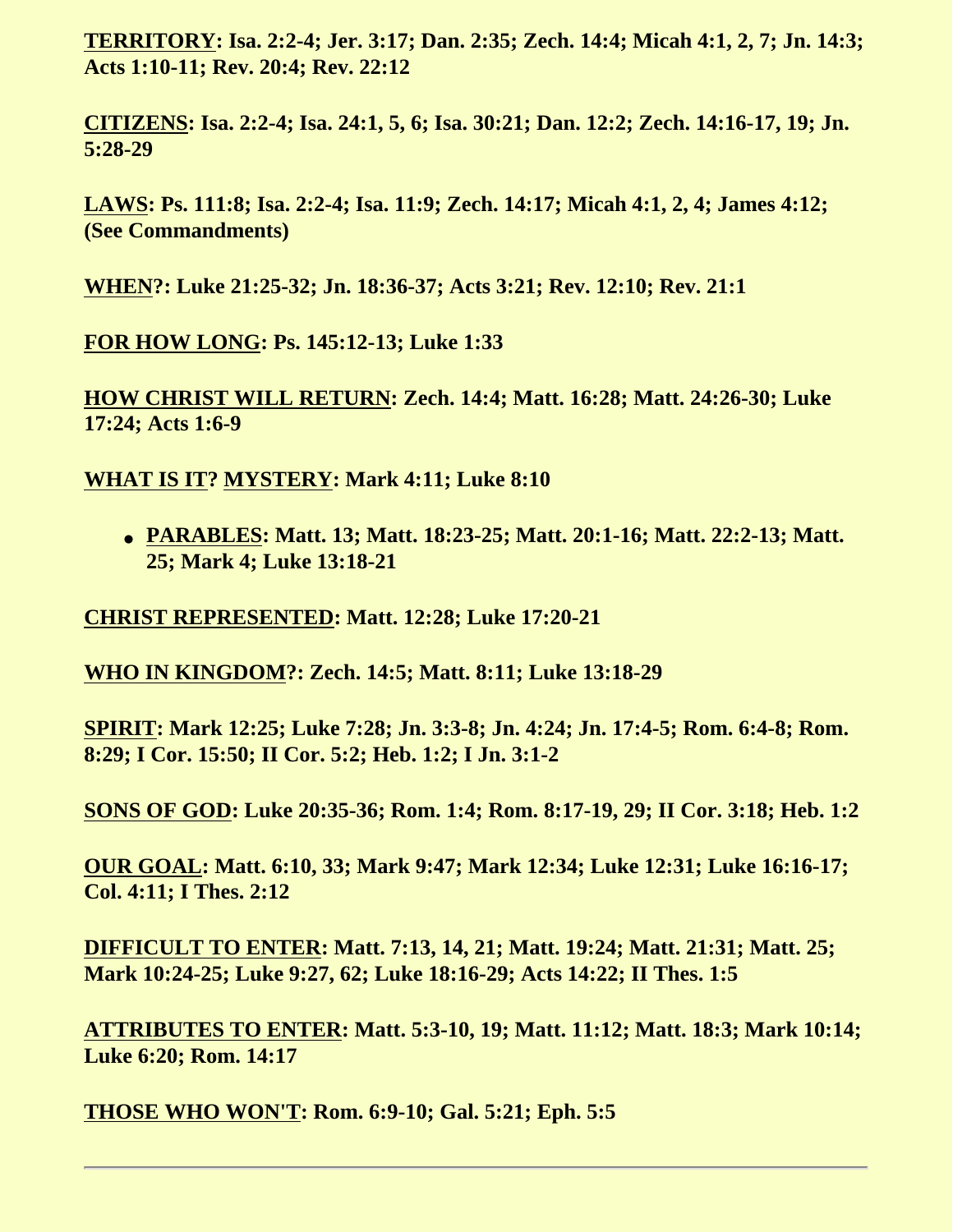### *LAYING ON OF HANDS*

#### **Heb. 6:2**

## **RECEIVING THE HOLY SPIRIT: Acts 8:17-19; Acts 19:6**

**ANOINTING: Mark 5:23; Mark 6:5; Mark 16:18; Luke 4:40; Luke 13:13; Acts 28:8; James 5:14**

**ORDINATION: Acts 6:6; Acts 13:3; I Tim. 5:22**

**OLD TESTAMENT SETTING APART: Gen. 48:13-16; Num. 8:6-11; Num. 27:18- 23; Deut. 34:9**

**BLESSING OF CHILDREN: Matt. 19:13; Mark 10:13-16; Luke 18:15-17**

## *MARRIAGE, DIVORCE, CHILD REARING*

<span id="page-13-0"></span>**WHO INSTITUTED MARRIAGE?: Gen. 1:27; Gen. 2:18; Mark 10:6-7; Heb. 13:4**

**DIVORCE: Matt. 5:31-32; Matt. 19:3-9; Mark 10:6-12; Luke 16:18; Jn. 4:16-18; Rom. 7:2-3; I Cor. 7**

**ANNULMENT: Deut. 24:1-4; Matt. 5:31-32; Matt. 19:3-9**

**ADULTERY: Ex. 20:14; Deut. 5:18; Deut. 22:22; Jer. 3:8; Jer. 7:9; Matt. 5:27; Matt. 15:19; Matt. 19:18; Mark 7:21; Jn. 8:3-4; Rom. 2:22; Rom. 13:9; Gal. 5:19; James 2:11; II Pet. 2:14; Rev. 2:22; Rev. 9:21**

**FORNICATION: Deut. 22:13-30; Matt. 15:19; Mark 7:21; Jn. 8:41; Acts 15:20, 29; Acts 21:25; Rom. 1:29; I Cor. 5:1-10; I Cor. 6:9, 10, 18; I Cor. 7:2; II Cor. 12:21; Gal. 5:19; Eph. 5:3; Col. 3:5; I Thes. 4:3; Heb. 12:16; Jude 7; Rev. 2:21**

**RESPONSIBILITIES--HUSBANDS: Gen. 3:16; Eccl. 9:9; I Cor. 11:3-9; Col. 3:18- 19; I Tim. 3:4-5; I Tim. 5:8**

**RESPONSIBILITIES--WIVES: Prov. 21:19; Prov. 18:13, 22; Prov. 25:24; Prov. 31; Isa. 3:12; I Cor. 11:3-12; I Tim. 2:9-12; I Tim. 5:14; Titus 2:5; I Pet. 3:1-6**

**CHILD REARING: Deut. 4:6-9; Deut. 6:6-7; Deut. 11:18-19; Ps. 127:3-5; Ps. 128:1, 2, 6; Prov. 1:7-9; Prov. 13:24; Prov. 19:18; Prov. 22:6, 15; Prov. 23:13-14; Prov.**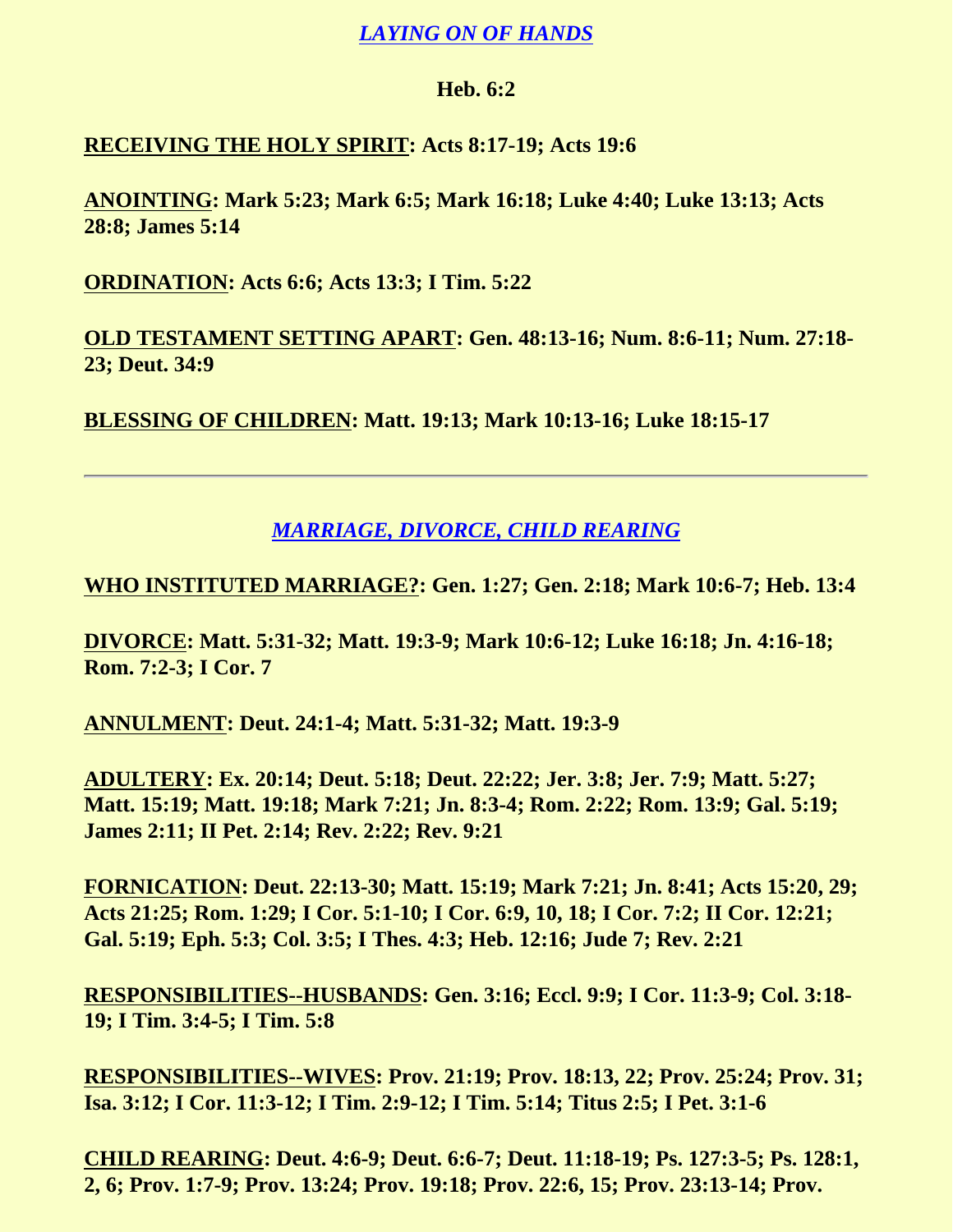**29:15; Ezek. 14:11-14; Eph. 6:1-4; Col. 3:20-21**

#### *MILLENNIUM*

<span id="page-14-0"></span>**WHAT: Rev. 11:15-19; Rev. 20:1-9**

**WHERE (EARTH): Jer. 3:17; Jer. 23:5; Jer. 33:17; Dan. 2:34, 35, 44; Dan. 7:27; Isa. 2:2-3; Micah 4:1, 2, 7; Matt. 5:5; Luke 1:30, 33; Luke 22:30; Rev. 2:26-27; Rev. 5:10; Rev. 20:7-9; Zech. 14**

**WHOLE WORLD TO BE CONVERTED: Ps. 49:8; Isa. 2:3; Isa. 11:11-12; Joel 2; Rom. 11:25-26; II Cor. 6:2**

**GOVERNMENT--CHRIST WILL RULE: Ps. 2:7-9; Isa. 11:4-5, 10, 12; Isa. 40:10- 11; Micah 4:7; Rev. 2:27; Rev. 11:15-25**

**SAINTS WITH HIM: Prov. 29:2; Isa. 30:20-21; Isa. 32:1; Dan. 7:13-14, 18, 22; Zech. 14:5; Luke 19:17-19; Luke 22:30; I Cor. 6:2; Rev. 1:6; Rev. 2:26-27; Rev. 3:21; Rev. 5:10; Rev. 20:4-6**

**DESCRIPTION (KNOWLEDGE OF GOD): Isa. 2:1-2; Isa. 30:20-21, 30; Isa. 11:9; Isa. 25:8; Hab. 2:14; Micah 4:1-2; Zech. 14**

**PROSPERITY: Isa. 27:6; Isa. 30:23-24; Isa. 32:14-16; Isa. 35; Hosea 2:22; Amos 9:13-14**

**HAPPINESS: Isa. 25:8; Isa. 35:10; Zech. 8**

**PEACE: Isa. 2:4; Isa. 32:18; Ezek. 21:25-26; Micah 4:3-7; Zech. 8**

**TAME ANIMALS: Isa. 11:6-9; Isa. 35:9; Hosea 2:18**

#### *OVERCOMING, CHANGING*

<span id="page-14-1"></span>**NEED TO: Matt. 5:48; II Cor. 10:5; Eph. 4:11-13; Heb. 6:1-3; James 5:10; I Pet. 5:10; II Pet. 3:18**

**IF SO: Matt. 25; Luke 19; Rev. 2:26-27; Rev. 3:21; Rev. 21:7**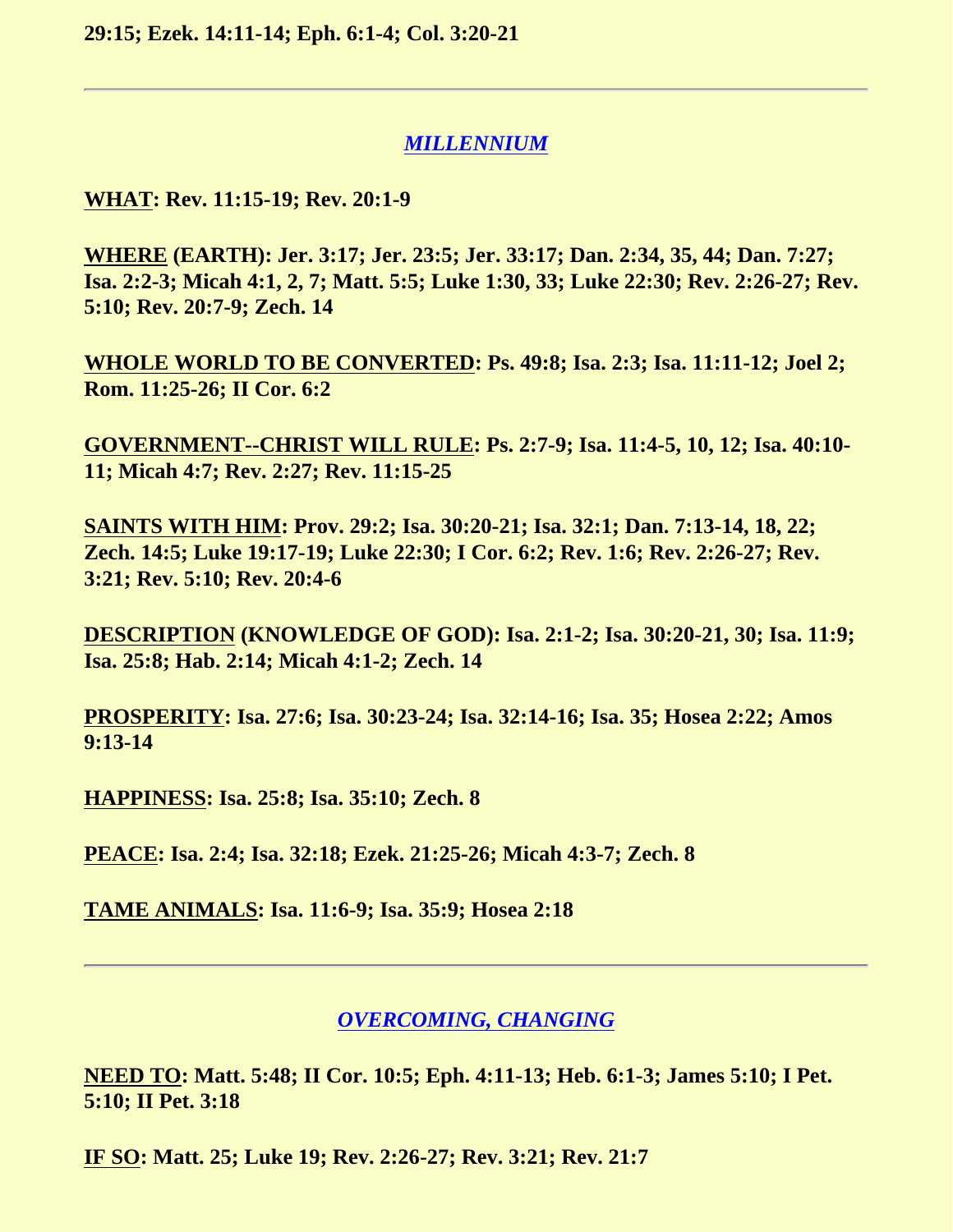**IF NOT: Matt. 25; Luke 19; Rev. 3:14-19**

**CHRIST OVERCAME: Jn. 16:33; Heb. 4:15; Heb. 5:8; Rev. 3:21**

**HOW TO RESIST SIN: Eph. 6; Col. 3:5-8; Heb. 12; James 4:7; I Pet. 5:6-9; I Jn. 2:13-14**

**GET MIND ON SPIRITUAL THINGS: Phil. 4:8; Col. 3:1-10**

**PRAY, FAST, STUDY: Ps. 19:7; II Cor. 4:16; II Pet. 3:18**

**HELP OF GOD: Phil. 4:13; Heb. 4:14-16**

## *PRAYER*

<span id="page-15-0"></span>**ASK GOD: Matt. 6:8; Matt. 7:7; Matt. 21:22; Luke 11:9, 13; Jn. 11:22; Jn. 15:7; James 1:5-6; James 4:2-3; I Jn. 3:22**

**WHY? NEED TO GROW: II Cor. 4:16**

**COMMANDED: Matt. 6:5; Luke 11:2; Luke 18:1; Luke 21:36; I Tim. 2:3; Rev. 5:8**

**GOD WILL HEAR: Job 33:26; Ps. 65:2; Ps. 66:19; Ps. 102:17; Prov. 15:8, 29; Jer. 29:12; Matt. 21:22; Mark 11:24-28; Luke 1:13; Heb. 5:7; I Pet. 3:12; I Jn. 3:22**

**GOD WILL ANSWER: Gen. 20:17; Ex. 32:7-14; II Kings 20:1-11; James 5:16-18**

**POSITION: I Kings 8:54; Ezra 9:5-6; Luke 18:13; Luke 22:41; Jn. 11:41; Jn. 17:1; Acts 20:36; Acts 21:5; I Tim 2:8; Heb. 11:21**

**WHERE: Matt. 6:6; Mark 1:35; Luke 5:16; Luke 6:12-13; Luke 9:18**

**HOW OFTEN: Ps. 5:3; Ps. 55:16-17; Ps. 88:13; Ps. 119:62, 164; Dan. 6:10; Dan. 9:4; II Cor. 4:16; Eph. 6:18; Col. 4:2; I Thes. 5:17; I Tim. 5:5**

### **WHAT TO PRAY FOR: Matt. 6; Luke 11**

- **MORE MINISTERS: Matt. 9:38; Luke 10:2; Rom. 15:30; Heb. 13:18**
- **OTHER BRETHREN: Jn. 17:9-20; Rom. 1:9; Phil. 1:4-9; Col. 1:3; Col. 4:12; James 5:16**
- **IN AUTHORITY: I Tim. 2:1-2**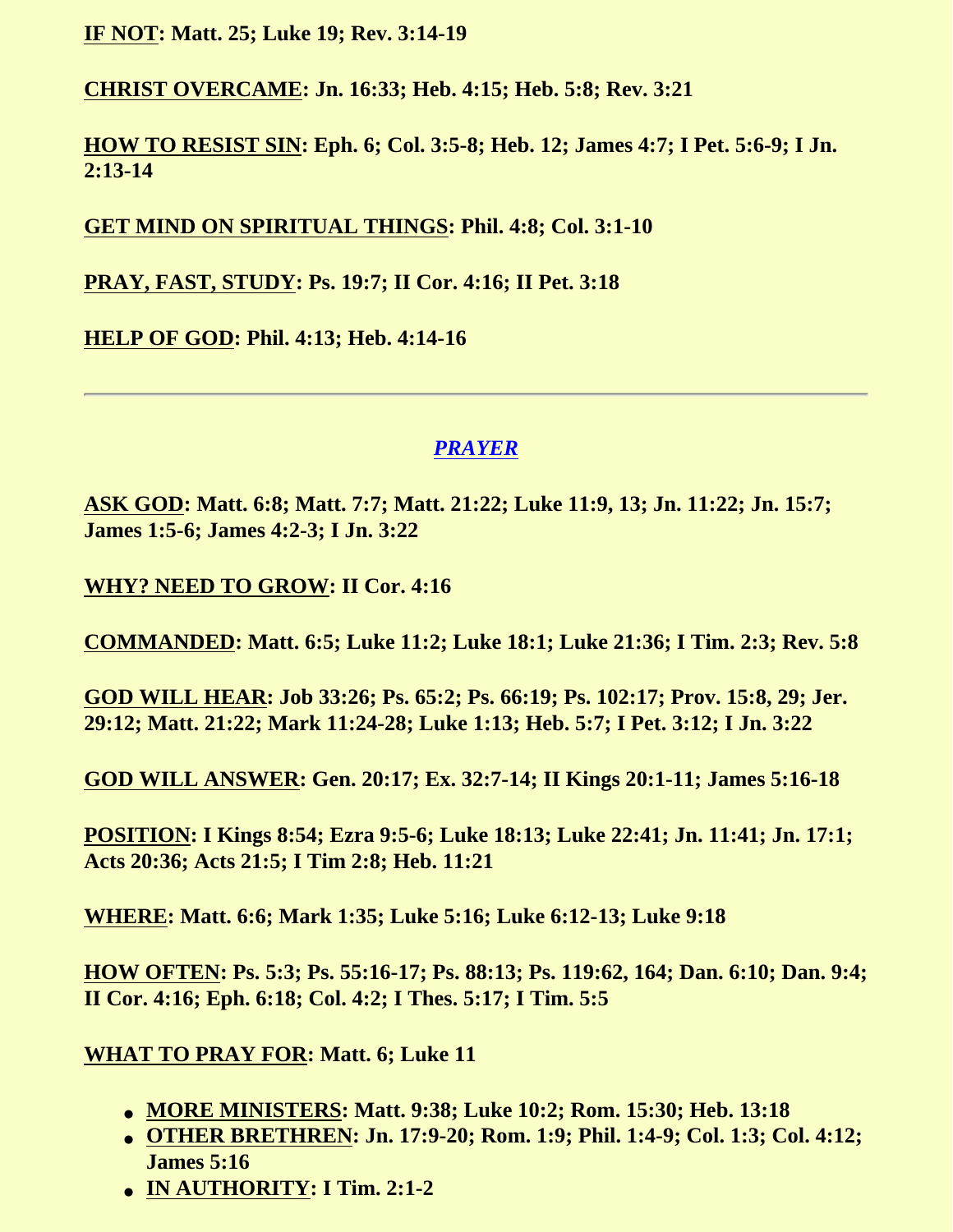- **ENEMIES: Matt. 5:44**
- **ENTER NOT INTO TEMPTATION: Matt. 26:41**
- **WISDOM: James 1:5-6**

**SIN CUT OFF: Ps. 66:18; Prov. 28:9; Isa. 59:1-2**

**FRICTION, CONFUSION CUTS OFF: Matt. 5:24; I Cor. 14:33; I Pet. 3:7**

**EXAMPLES IN OLD TESTAMENT: Gen. 20:17; Ps. 5:2; Ps. 55:1, 17; Ps. 72:20; Ps. 88:2; Jer. 42:4**

**CHRIST: Matt. 14:23; Mark 1:35; Mark 14:32; Luke 5:16; Luke 9:28; Luke 11:1; Luke 18:10; Jn. 17:9**

**APOSTLES: Acts 10:9; Acts 12:12; Acts 14:23; Rom. 1:9; I Cor. 14:15; Eph. 1:16; Col. 1:9**

**HOW NOT: Ps. 109:7; Matt. 6:7; Matt. 23:14**

### **SEVEN ANSWERS:**

- 1. **SEEK GOD'S WILL: Jn. 5:30; Eph. 5:17; II Tim. 2:15; James 4:1-4; I Jn. 5:14-15**
- 2. **BELIEVE GOD: Rom. 4:20-21; James 1:5-7; James 2:20; James 5:14**
- 3. **BE FERVENT: Hosea 7:14; Luke 22:44; Col. 4:12; James 5:16**
- 4. **FEAR AND HUMILITY: Ps. 111:10; Isa. 66:2; Luke 18:12-13; Heb. 5:7; I Pet. 5:5**
- 5. **BE PERSISTENT: Luke 18:1-8; James 1:3**
- 6. **OBEY: Rom. 6:16; I Jn. 2:4; I Jn. 3:4; I Pet. 3:12**
- 7. **USE CHRIST'S NAME: Jn. 15:7; Jn. 16:23-29**

# *PROPHECY*

<span id="page-16-0"></span>**ISRAEL OVER ALL: Lev. 26; Deut. 28; Matt. 24; Mark 13; Luke 21; Rev. 6-9**

**ISRAEL DECADENCE: Isa. 5; II Tim. 3:1-5**

**BEAST: Dan. 2 & 7; Rev. 17-18; Rev. 19:20**

**CATHOLIC CHURCH: Isa. 47; Rev. 17-18**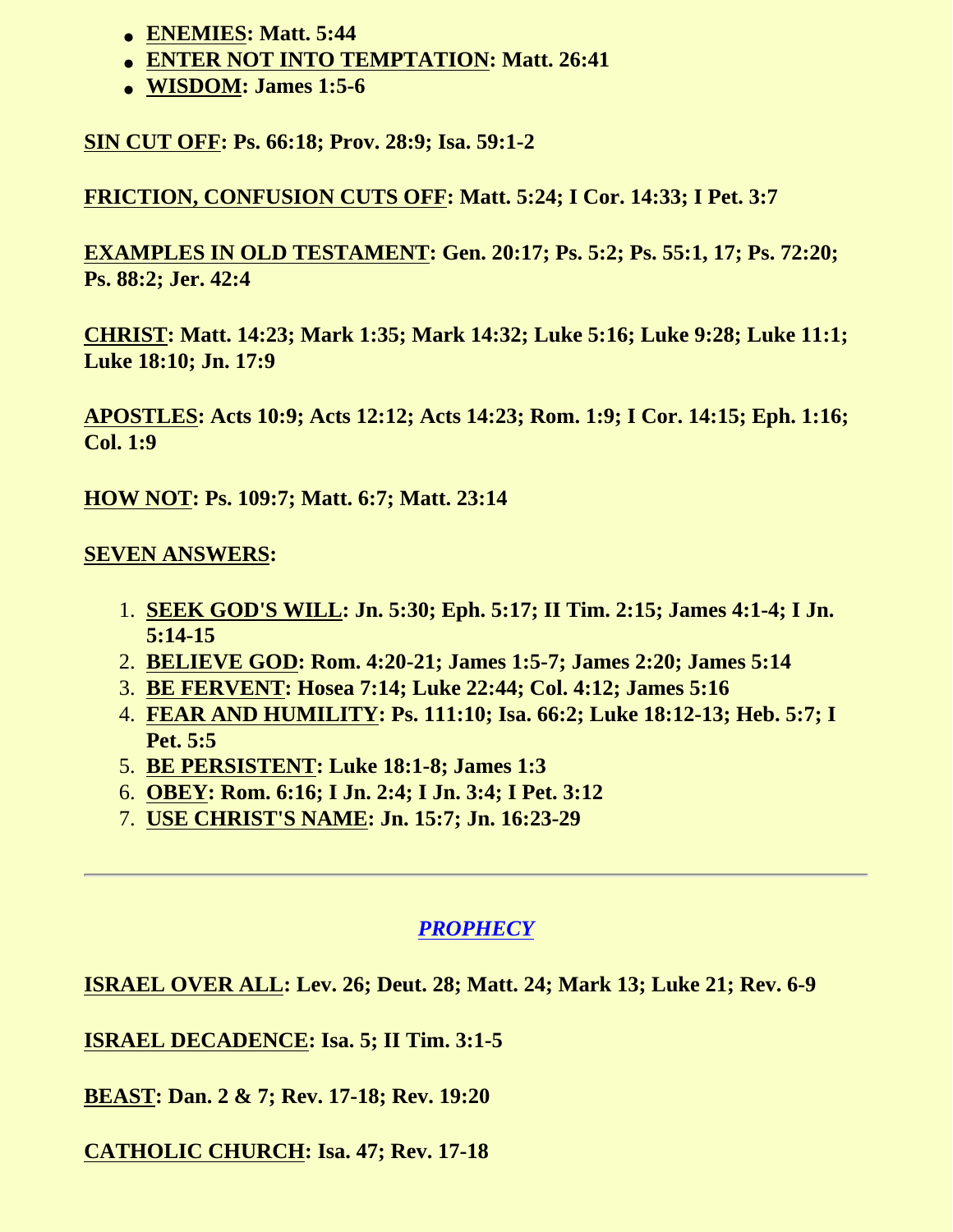#### **FIRST FOUR SEALS PRECEDING SEALS--WILD BEASTS: Ezek. 5:17**

**GREAT TRIBULATION: Jer. 30:1-9; Ezek. 5**

**CAPTIVITY: Jer. 30:1-9; Ezek. 5**

**HEAVENLY SIGNS: Isa. 13:10-13; Isa. 24:15-20; Isa. 64:1-4; Joel 2:10; Rev. 6:12- 17**

**DAY OF THE LORD: Isa. 13:6-22; Isa. 24:18-23; Jer. 25:30-33; Joel 1-3; Zeph. 1:14-18; Zeph. 3:8; Zech. 14:12; Rev. 6:12-17; Rev. 16; Rev. 20**

**EXODUS: Isa. 11:11-15; Isa. 27:12-13; Jer. 23:7-8; Jer. 30:10**

**FALL OF BEAST: Jer. 50-51**

### *REPENTANCE*

<span id="page-17-0"></span>**UNCOVERTED STATE: Isa. 55:8-9; Isa. 64:6; Prov. 14:12; Eccl. 1:2; Jer. 10:23; Jer. 17:9; Mark 7:21-23; Rom. 1:28-32; Rom. 3:10-18; Rom. 7:21-23; Rom. 8:7, 20; Gal. 5:19-20**

**OF WHAT: Job 42:6; Ezek. 36:31; Acts 2:38**

**WHAT: Job 42:6; Ps. 51; Jer. 3:13; Luke 10:13; Luke 15; Acts 5:29; Acts 20:21; II Cor. 7:9-10**

**WHY WE NEED TO: Ps. 14:2-3; Acts 2:38; Acts 3:19; Rom. 3:23; Rom. 8:9**

**GOD COMMANDS: Deut. 30:18-19; Isa. 55:7; Ezek. 14:6; Ezek. 18:30; Zech. 1:4; Matt. 3:2; Matt. 4:17; Mark 1:15; Mark 6:12; Luke 16:15-16; Acts 2:38; Acts 3:19; Acts 17:30; Acts 26:20; Rom. 6:3-6; Rev. 3:19**

**IF NOT: Ezek. 18:20; Ezek. 33:9; Luke 13:3-5; Rom. 2:5; Rev. 20:15**

**IF SO: Ezek. 18:21; Matt. 7:21; Acts 2:38; Gal. 2:20**

**WHEN: Isa. 55:6; Mark 1:15**

**HOW: Acts 5:30-32; Acts 11:18; Rom. 2:4; II Cor. 7:9-10; II Tim. 2:25**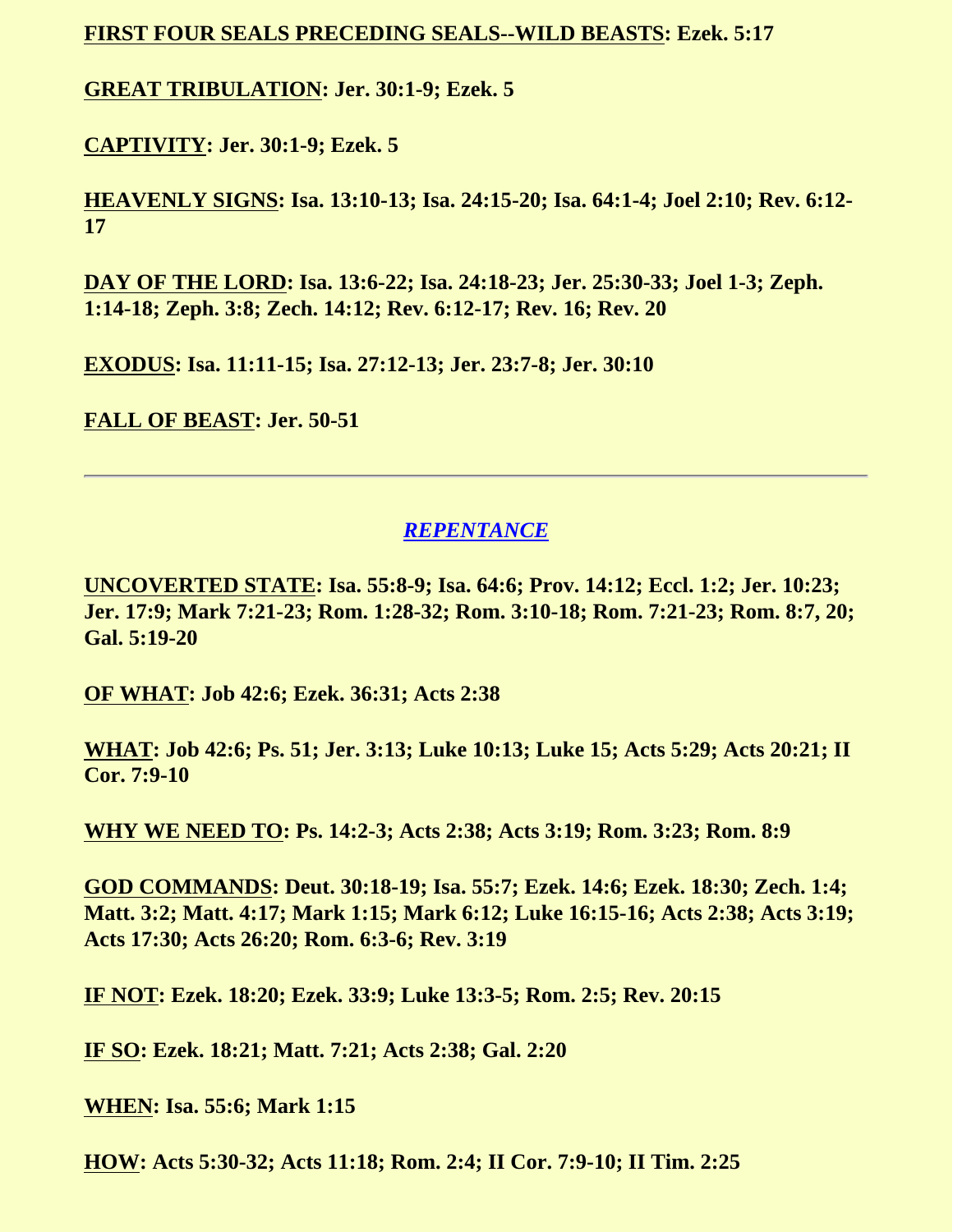**WORKS MEET FOR REPENTANCE: Matt. 3:8; Luke 3:8; Acts 26:20**

**GOD WANTS: Matt. 9:13; Mark 2:7; Luke 15:7-10; II Pet. 3:9**

#### *RESURRECTION*

<span id="page-18-0"></span>**WHAT? (FROM DEAD TO LIFE): Isa. 26:19; Jn. 5:28-29; Acts 4:2; Acts 17:31-32; Acts 23:6; Acts 24:15, 21; Phil. 3:10-12; Heb. 6:2**

**JUDGMENT: Dan. 12:2; Luke 14:14; Heb. 11:35**

**FOR EVERYONE: Dan. 12:2; Jn. 6:28-29; Acts 24:15; Rev. 20**

**DESCRIBES: I Cor. 15; I Thes. 4:17; Rev. 20**

**CHRIST'S RESURRECTION IN RELATION TO US: Jn. 11:24-26; Rom. 5:8-10; Rom. 6:11; Rom. 8:29; I Cor. 15:14-18; Col. 1:18; I Pet. 1:3; I Pet. 3:21**

**HOW, WHEN: Dan. 7; I Cor. 15, especially verse 52; I Thes. 4:13-17; Rev. 11:15**

**FIRST WHO: I Cor. 15; I Thes. 4:17**

**GENERAL: Rev. 20:4-6**

**SECOND: Isa. 65:11-25; Ezek. 37; Matt. 13:24-30, 36-42; Matt. 25:31-34; Luke 16; Jn. 5:28-29; Rev. 20:11-13**

**THIRD: Mal. 4:3; Rev. 20:13-15**

**PURPOSE, SPIRIT, RULE: Dan. 7:18, 27-28; I Cor. 6:2; Rev. 1:6; Rev. 5:10; Rev. 20:1-6**

**WHAT WE WILL BE LIKE (SPIRIT TO ENTER KINGDOM): Jn. 3:3-8; Jn. 4:24; Jn. 17:4-5; Rom. 6:4-5; Rom. 8:11, 29; I Cor. 15:44, 50; II Cor. 5:2**

**SONS OF GOD: Luke 20:35-36; Rom. 1:4; Rom. 8:17; II Cor. 3:18; Heb. 2:11-12; I Jn. 3:2**

**ABILITIES OF SPIRIT: Dan. 12:3; Matt. 16:26; Matt. 17:1-2; Luke 24:31; Jn. 20:17-19; Rev. 7:13-16**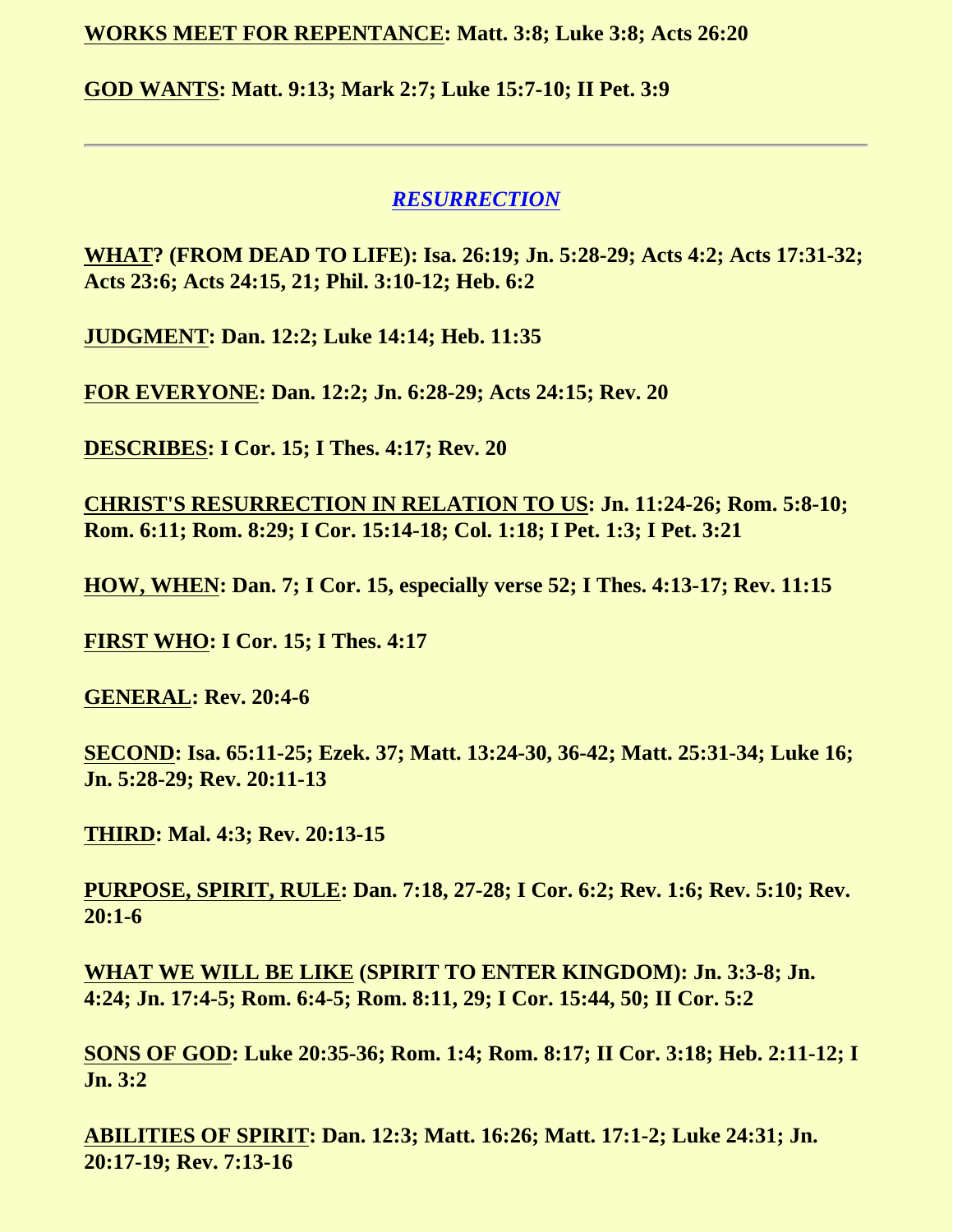**CAN CHANGE: Isa. 30:20; Mark 16:12; Luke 24:4-43**

**NO SEX: Matt. 22:30; Luke 20:35-36; Gal. 3:28**

### *SABBATH*

## <span id="page-19-0"></span>**CREATED: Gen. 2:2-3**

**FOR WHOM: Mark 2:27-28**

● **GENTILES: Rom. 1:1-6; Rom. 2:28-29; Rom. 11:23-26; Gal. 3:28-29; Eph. 2:11-12**

**SIGN: Ex. 31:12-17; Ezek. 20:12, 20**

**COMMAND: Ex. 16:4-30; Ex. 20:8-11; Ex. 23:12; Ex. 31:12-17; Ex. 34:21; Ex. 35:1- 3; Lev. 19:3; Lev. 23:1-3; Lev. 26:1-2; Deut. 5:12-15; Neh. 9:14; Isa. 56:2-6; Ezek. 44:24; Luke 23:56; Heb. 4:4-9**

**IN FUTURE: Is. 66:23**

**IF NOT: Num. 15:32-36; Neh. 10:31; Neh. 13:15-22; Ezek. 20:13-21; Ezek. 22:8, 26; Ezek. 23:38**

**KEPT IN CHRIST'S TIME: Mark 1:21; Mark 6:2; Luke 4:16, 31; Luke 6:1-10; Luke 13:10-16; Jn. 5:9, 16**

**APOSTLES KEPT IT: Acts 13:42-44; Acts 15:21; Acts 17:2; Acts 18:1-4**

**ASSEMBLY, FELLOWSHIP: Lev. 23:1-3; II Cor. 6:14; Heb. 10:25; I Jn. 1:3, 6-7**

**FIRST DAY OF WEEK--SUNDAY: Matt. 28:1, Mark 16:2-3; Luke 24:1-2; Jn. 20:1, 19; Acts 20:7; I Cor. 16:2**

*SALVATION (Not Only Day)*

<span id="page-19-1"></span>**NOT ALL CALLED NOW: Deut. 29:2-4; Isa. 28:11-13; Ezek. 20:24-26; Matt. 7:13; Mark 4:11-12; Jn. 6:44; Rom. 1:28-29; Rom. 11:5-7; I Cor. 1:26; Eph. 2:11-12; Rev. 12:9**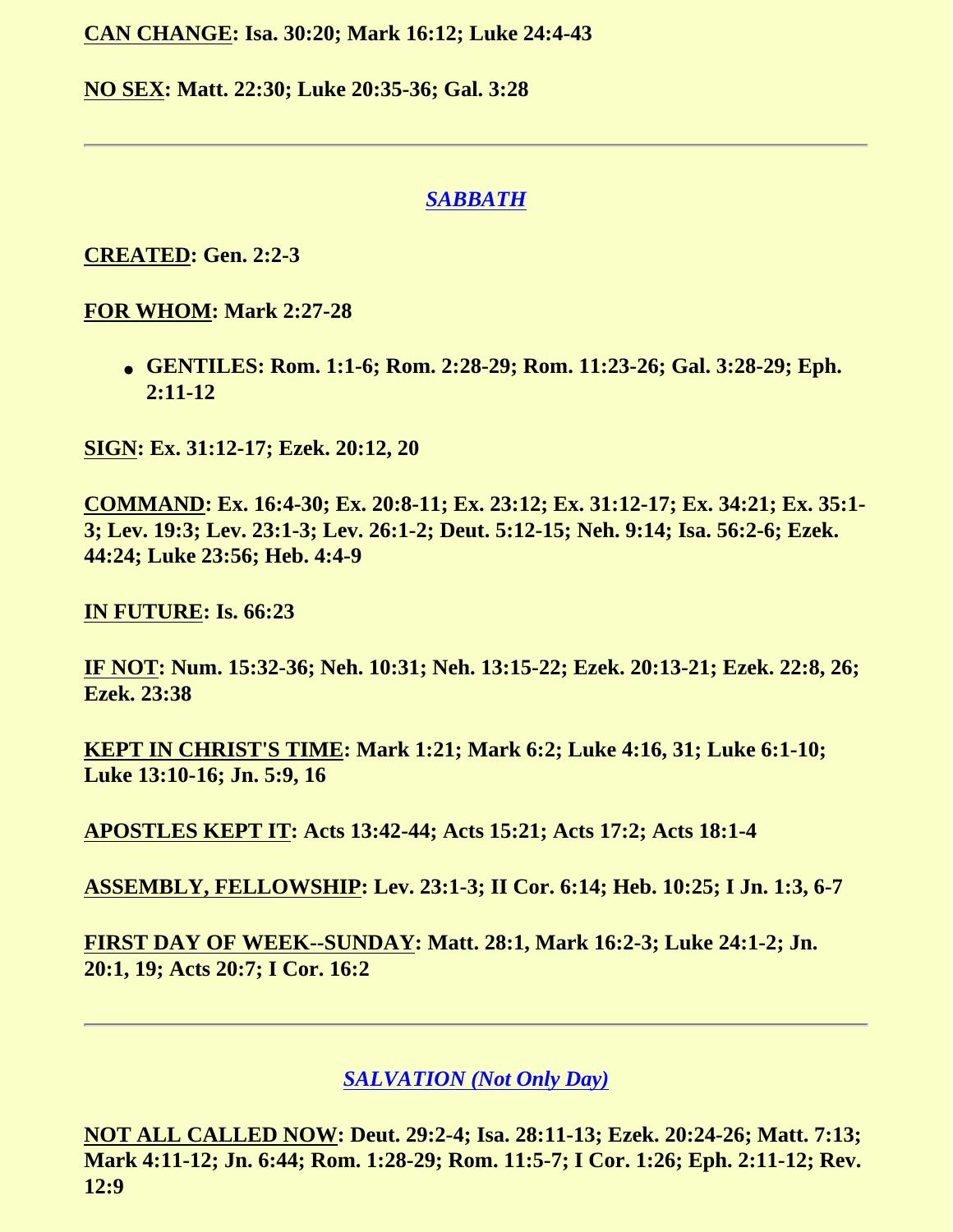#### **WHY: Rom. 11:32**

**ALL TO HAVE CHANCE: Deut. 5:29; Isa. 9:2-7; Isa. 25:7; Matt. 10:5; Matt. 11:22; I Tim. 2:3-4; II Pet. 3:9-10**

**WHEN: Isa. 65; Ezek. 37; Rev. 20**

#### *SATAN, DEMONS, ANGELS*

<span id="page-20-0"></span>**SATAN, LUCIFER, ANGELS: Job 38:4-7; Isa. 14; Ezek. 28**

**FALL: Luke 10:18; Rev. 12:4**

**POWER: Acts 26:18; II Thes. 2:9-10; Heb. 2:14**

**DESCRIPTION (GOD OF THIS WORLD): Luke 4:5-7; Jn. 12:31; Jn. 14:30; Jn. 16:11; II Cor. 4:4; Rev. 12:9**

**NAMES: Matt. 9:34; Matt. 12:24; Luke 11:18; Jn. 8:44; Eph. 2:2; Eph. 6:12; I Thes. 3:5; I Jn. 3:8-10; Rev. 12:9; Rev. 20:2**

**HOW WORKS: Gen. 3; I Sam. 28:13-20; Job 1-2; Matt. 13:39; Mark 1:13; Luke 22:31-32; Jn. 13:2, 27; Acts 5:1-5; I Cor. 7:5; II Cor. 2:11; II Cor. 11:4-13, 15; I Thes. 2:18; James 4:7; I Pet. 5:8; Rev. 12**

**FATE: Matt. 25:41; Rom. 16:20; II Pet. 2:4; Jude 6, 13; Rev. 19:20; Rev. 20:1-3; Rev. 21:27**

**DEMONS, HOW BECAME: II Pet. 2:4**

**DESCRIPTION: Luke 8:28; Acts 8:7; James 2:19**

**POWERS, HOW WORK: Matt. 8:28-34; Mark 5:2-13; Mark 9:20-29; Luke 11:18- 26; Acts 16:16-18; I Tim 4:1-3; Rev. 16:14; Rev. 18:2**

**POSSESS, ENTER: Matt. 9:32; Matt. 4:24; Matt. 8:16, 28-33; Matt. 15:22; Mark 1:32; Mark 5:2-13; Luke 7:33**

**FATE: Matt. 25:41; II Pet. 2:4; Jude 6, 13**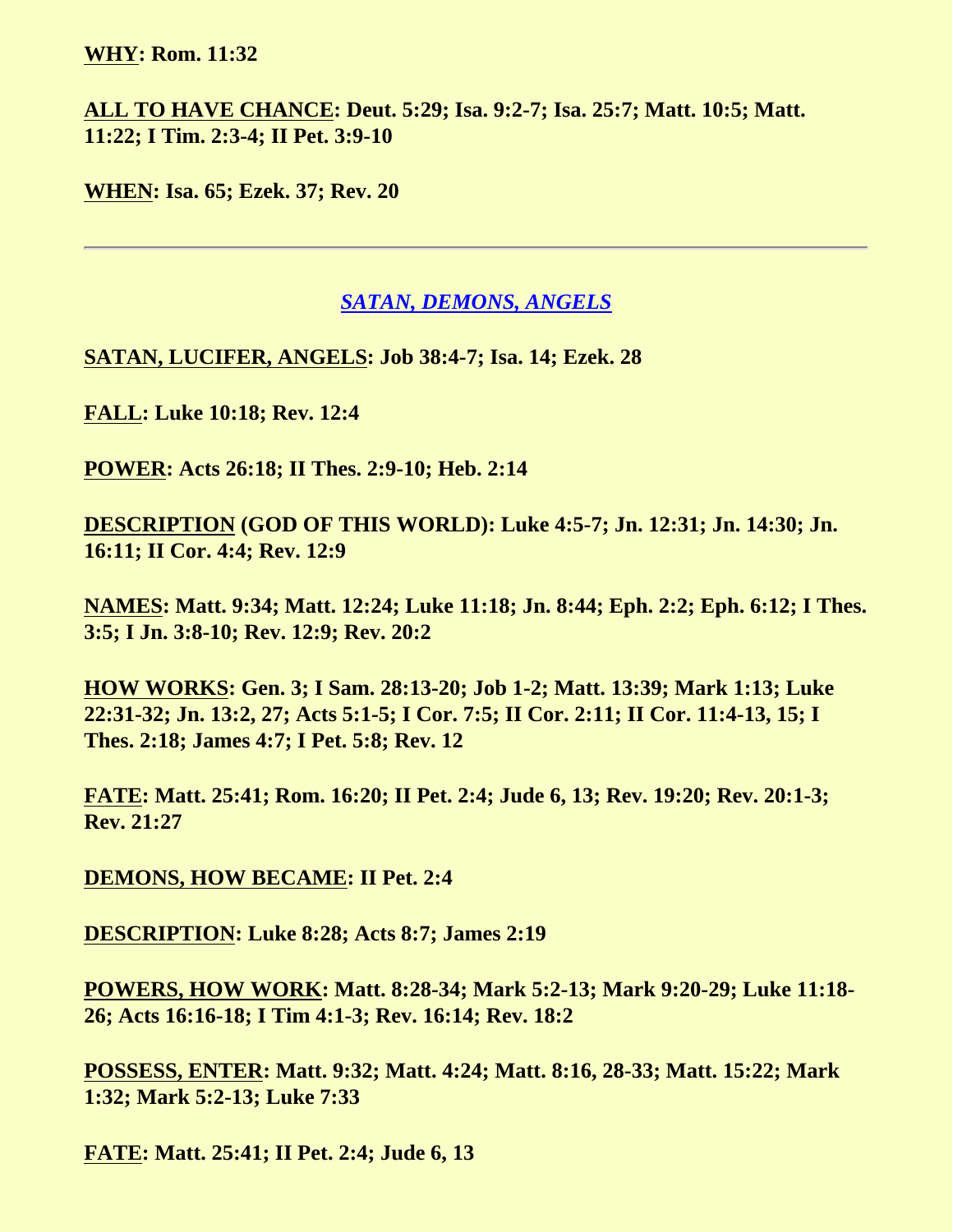#### *SIN*

<span id="page-21-0"></span>**WHAT IS: Mark 7:20-22; Rom. 3:20; Rom. 5:13; Rom. 7:7-13; James 1:14-15; James 4:17; I Jn. 3:4**

**RESULTS, DEATH: Deut. 21:22; Ezek. 18:4, 20; Rom. 5:12-13, 21; Rom. 6:16, 23; James 1:15**

**PUNISHMENT: Gen. 6; Lev. 26; Isa. 40:2; Jer. 16:18; Jer. 40:3; Ezek. 14:13**

**SEPARATION FROM GOD: Isa. 59:1-2; Jn. 9:31**

**ENORMITY OF SCOPE: Num. 32:23; Ps. 51; Matt. 9:13; Jn. 8:34; Rom. 2:12; Rom. 3:23; Rom. 6:16; James 2:9-10; I Jn. 1:8; I Jn. 3:8-10**

**HATE IT: Ps. 7:11; Ps. 119; Prov. 6:16-17; Prov. 8:13; Prov. 15:9; Jer. 44:4; Amos 5:15**

**AGAINST GOD: Gen. 39:9; Num. 32:23; Ps. 51:4; Luke 15:18, 21**

**HOW TO PREVENT: I Cor. 15:34; Phil. 4:8; Col. 3:2; Heb. 12:1-4; I Jn. 2:1**

**UNPARDONABLE: Matt. 12:22-24, 31-32; Mark 3:28; Heb. 6:4-6; Heb. 10:26**

**HOW TO BE DELIVERED: Isa. 1:18; Isa. 43:25; Rom. 5:8, 21; Rom. 6:16-23; Rom. 7:15-25; I Jn. 2:1-2**

**FORGIVENESS: Jer. 36:3; Mark 1:4; Luke 3:3; Luke 15:7-10; Luke 24:47; Acts 2:38; Acts 3:19; Acts 5:31; Acts 10:43; Acts 22:16; Rom. 4:7; Rom. 6; Rom. 11:27; Heb. 8:12; Heb. 10:17; I Jn. 1:7-9; I Jn. 2:1-2; I Jn. 3:9**

**CHRIST DIED: Isa. 53:12; I Cor. 3; Gal. 1:4; Heb. 1:3; Heb. 4:15; I Pet. 2:22-24**

#### *SOUL*

<span id="page-21-1"></span>**NOT IMMORTAL: Gen. 2:16-17; Gen. 3:19; Gen. 37:34; Job. 17:13-14; Ps. 6:5; Ps. 115:17; Ps. 146:3-4; Eccl. 9:5, 10; Ezek. 18:4, 20; Mal. 4:1-3; Matt. 10:28; Matt.**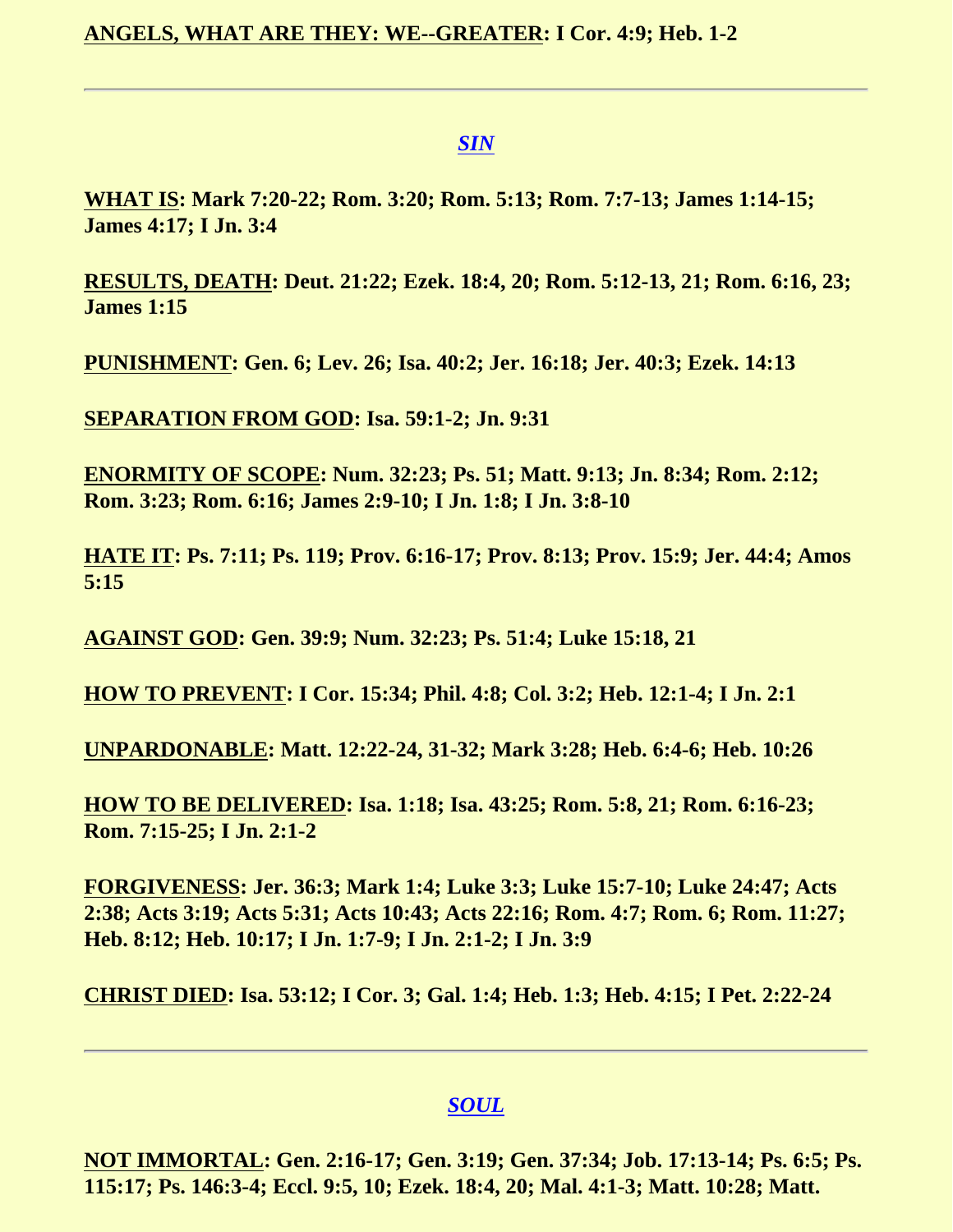**25:46; Luke 13:3-5; Jn. 3:13; Acts 2:29-34; Rom. 6:23; I Cor. 15:53; Heb. 9:27**

**SOUL CUT OFF: Ex. 12:15; Lev. 22:3; Lev. 23:30; Num. 15:31**

**RESURRECTION: I Cor. 15; Phil. 3:10-11; I Thes. 4; Jn. 5:25-29**

**NEPHESH, MORTAL LIFE: Gen. 1:24-27; Gen. 2:7, 19; Gen. 9:4, 10, 12, 15-16; Gen. 19:17, 19; Gen. 21:23; Gen. 32:30; Gen. 44:30; Ex. 4:19; Ex. 21:30; Lev. 17:11- 14; Lev. 21:11; Num. 6:6; Num. 9:6-7, 10; Num. 19:11, 13, 16; Deut. 12:23; Isa. 53:10-12; Hag. 2:13**

**INDIVIDUAL: Gen. 2:7; Lev. 4:15; Lev. 17:12; Lev. 23:30; Num. 9:13**

**BEING: Deut. 6:5; Deut. 11:13; Deut. 13:3**

**PSUCHE, BREATH: Matt. 10:28**

**LOWER ANIMALS: Rev. 8:9; Rev. 16:3**

**AS INDIVIDUAL: (14 times) Acts 2:41; Acts 27:37; I Pet. 3:20; III Jn. 2; Rev. 18:14**

**LIFE OF MAN: (58 times) Matt. 22:25**

**HUMAN SPIRIT: Eccl. 3:21; Acts 7:59**

**IMMORTALITY: (only 5 places) Rom. 2:7; I Cor. 15:53-54; I Tim. 6:16; II Tim. 1:10**

#### *TITHING*

#### **Malachi 3**

<span id="page-22-0"></span>**GOD OWNS EVERYTHING: Ex. 19:5; Deut. 10:14; Job 41:11; Ps. 24:1-2; Ps. 50:10-12; Hag. 2:8; I Cor. 10:26**

**COMMAND: Gen. 14:17-20; Gen. 28:22; Lev. 27:27-30; Deut. 14:22; Mal. 3:5-9; Matt. 23:23; Luke 18:12; I Cor. 9; Heb. 7:1-9**

**OFFERINGS: Deut. 16:16; Ezek. 20:40; Mal. 3:8**

**GOD WANTS US TO PROSPER: Prov. 3:9-10; Mal. 3:10; III Jn. 2**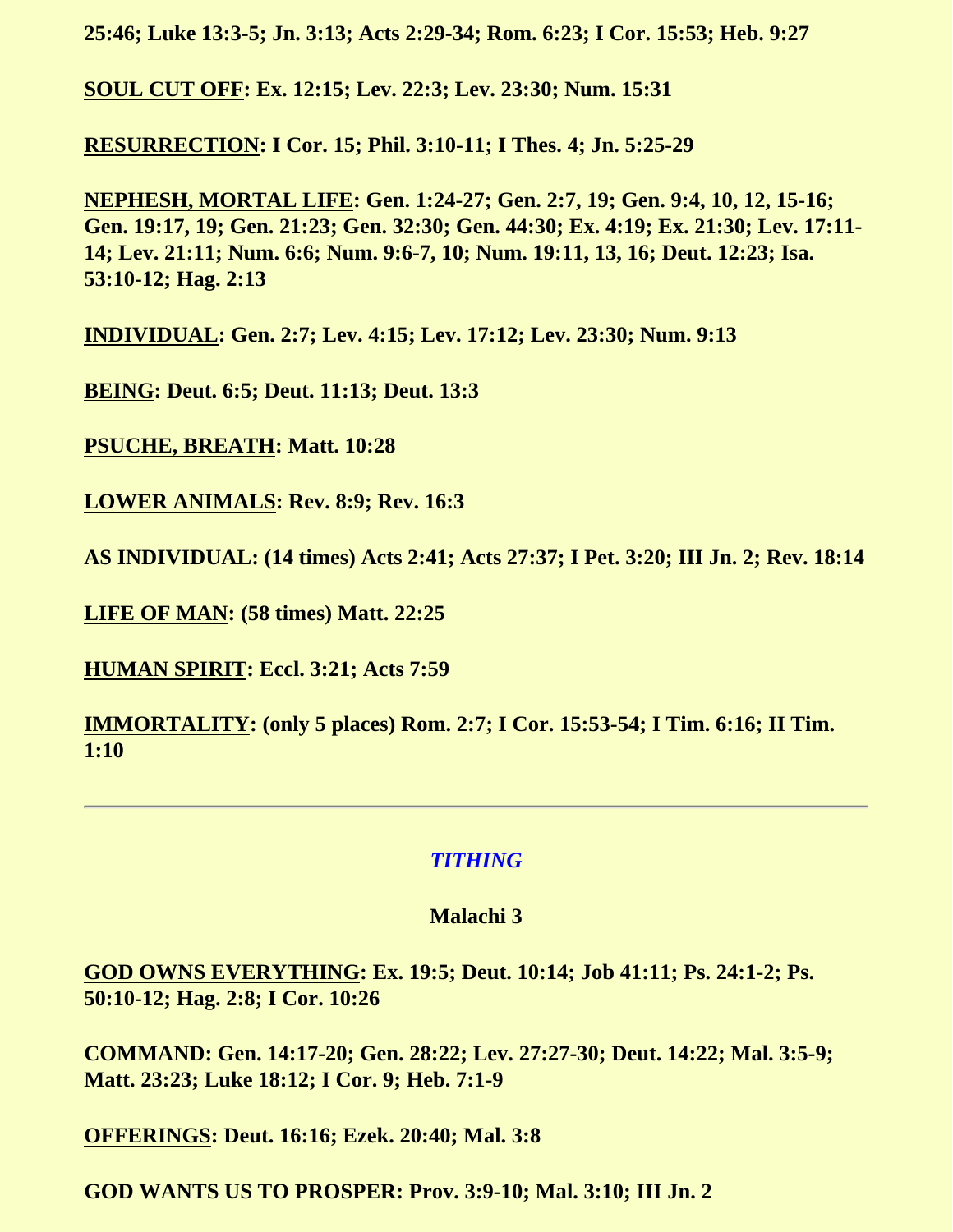**RESULTS OF TITHING: Gen. 14:19-20; Mal. 3:5-10; Heb. 7:6**

**WHO TO RECEIVE TITHES: Num. 18:20-28; Deut. 12:6, 11, 14; Neh. 10:37; Neh. 12:44; Neh. 13:5; I Cor. 9; Heb. 7:6-18**

**WHAT GOD DOES WITH IT: Matt. 24:14**

**SECOND TITHE: Deut. 12:6, 11, 17-18; Deut. 14:28-29**

**THIRD TITHE: Deut. 14:28-29; Deut. 26:12-15**

**THIRD IN CYCLE OF SEVEN: Deut. 14:28-29; Deut. 15**

**FIRST BORN: Ex. 13:12-15; Num. 18:17-18; Deut. 14:23**

**FIRST FRUITS: Ex. 23:19; Num. 18:12; Deut. 26:2**

# *TRIALS*

<span id="page-23-0"></span>**WE WILL SUFFER PERSECUTION: Ps. 34:19; Ps. 73:3-14; Jn. 15:20; Jn. 16:33; Jn. 17:14; Acts 9:16; Acts 14:22; II Tim. 2:12; II Tim. 3:12; Heb. 10:32; Heb. 11; Heb. 12:6; I Pet. 4:12-13**

**PURPOSE: Job; Ps. 73; Rom. 5:3-5; II Cor. 8:2; Heb. 2:10; Heb. 5:8; Heb. 12:11; I Pet. 1:7**

**WE WILL BE DELIVERED: Ps. 34:19; Matt. 11:28-30; Jn. 16:33; II Cor. 1:4-7**

**BE WILLING TO ENDURE: Matt. 10:32-39; Luke 14:26-33; I Cor. 4:12**

**REJOICE: Ps. 94:12; Matt. 5:10-11; Acts 5:41; Rom. 5:3-5; Rom. 8; Rom. 12:14; I Cor. 7:4; II Cor. 11:23-27; II Cor. 12:10; I Pet. 1:6-7; I Pet. 4:12-16**

**EXAMPLES: Job; Acts 3:18; II Cor. 11:23-27; Heb. 11**

<span id="page-23-1"></span>**CORRECTION: Prov. 3:11-12; Prov. 15:10; Prov. 24:12; Jer. 10:24; Heb. 12:5-11; Rev. 3:19**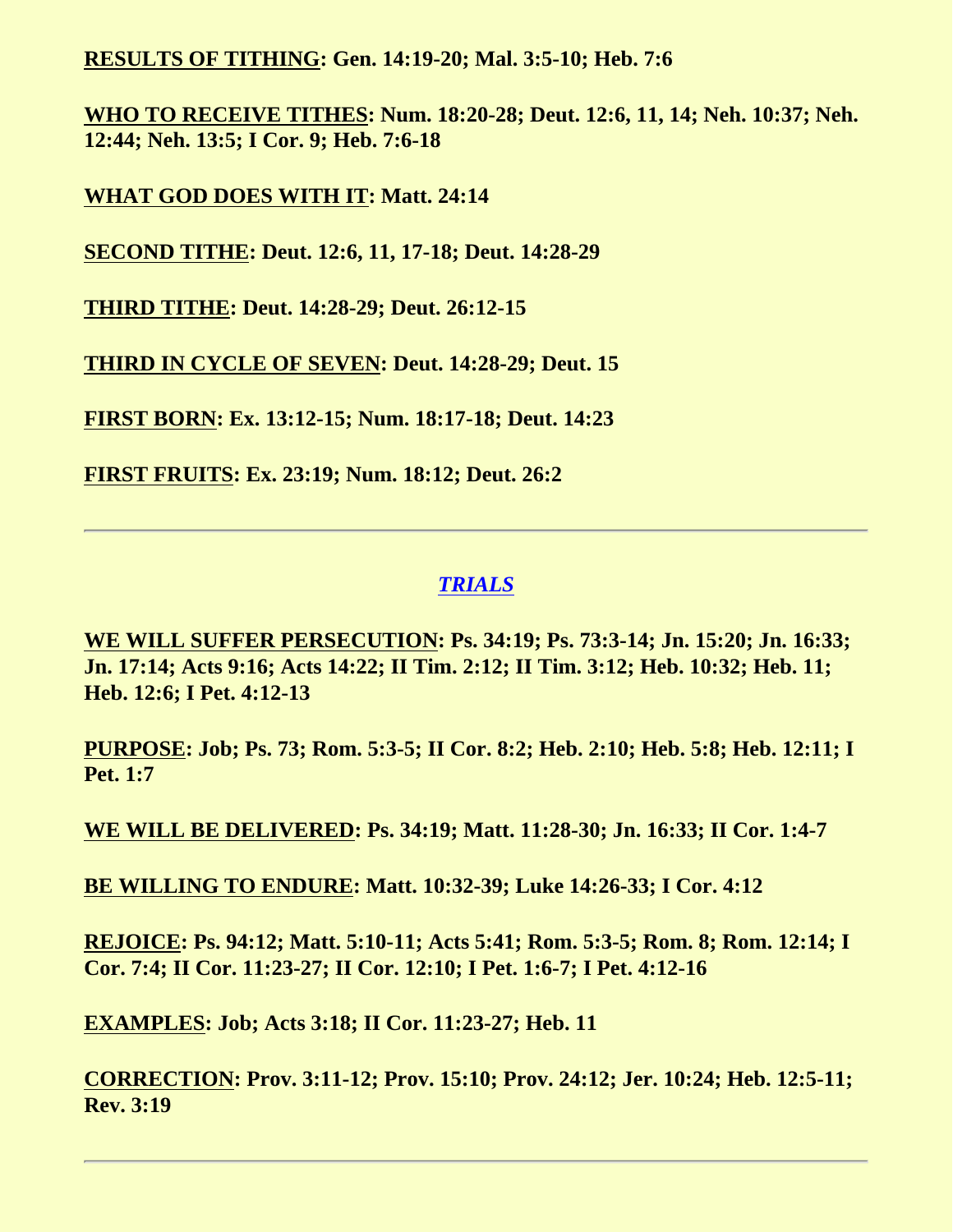#### *WORLDLINESS*

#### **WHAT IS IT: Luke 15; Jn. 10:10; III Jn. 2**

**DRINKING NOT WRONG: Gen. 14:18; Isa. 55:1; Matt. 11:19; Matt. 26:26-29; I Cor. 11**

**WINE--PURPOSE, MAKE MERRY: Gen. 43:34; Deut. 14:23, 26; Judges 9:13; Ps. 104:15; Prov. 31:6-7; Eccl. 10:19**

**HEALTH: Luke 10:34; I Tim. 5:23**

**IN MILLENNIUM: Jer. 31:12; Amos 9:11-15; Zech. 10:6-7; Mark 14:22-25**

**TEMPERANCE: Gal. 5:23; I Tim. 3:3; Titus 1:7; Titus 2:2**

**DRUNKEDNESS CONDEMNED: Gen. 9:21; Gen. 19:32-35; Prov. 20:1; Prov. 23:29-30; Isa. 5:11; Isa. 28:1; Rom. 13:13; I Cor. 5:11; I Cor. 6:10; I Cor. 11:20-21; Gal. 5:21; Eph. 5:18**

**DANCING: Ex. 15:20; I Sam. 18:6; II Sam. 6:16; Ps. 149:3; Ps. 150:4; Eccl. 3:4; Jer. 31:1-9, 12-13; Luke 15:25**

**MUSIC: I Sam. 18:6; Ps. 87:7; Ps. 149:3; Isa. 35:2; Amos 6:5; Luke 15:25; Rev. 18:22**

**JEWELRY, NICE CLOTHING: Ex. 3:22; Ezek. 16:2-14; Luke 15:22**

**SIN IS NOT THING, BUT USE OF IT: James 1:15; James 4:1-4; I Jn. 3:4**

**"LOVE NOT THE WORLD": II Cor. 6:17; I Jn. 2:15-17; Rev. 18:4**

# *A FEW SCRIPTURES TO KEEP IN MIND CONCERNING GOD'S GOVERNMENT*

**Matt. 16:18 -- Built in Christ, Rock!! (Petra)**

**Acts 7:38 -- Church in Wilderness**

**Ex. 16:3**